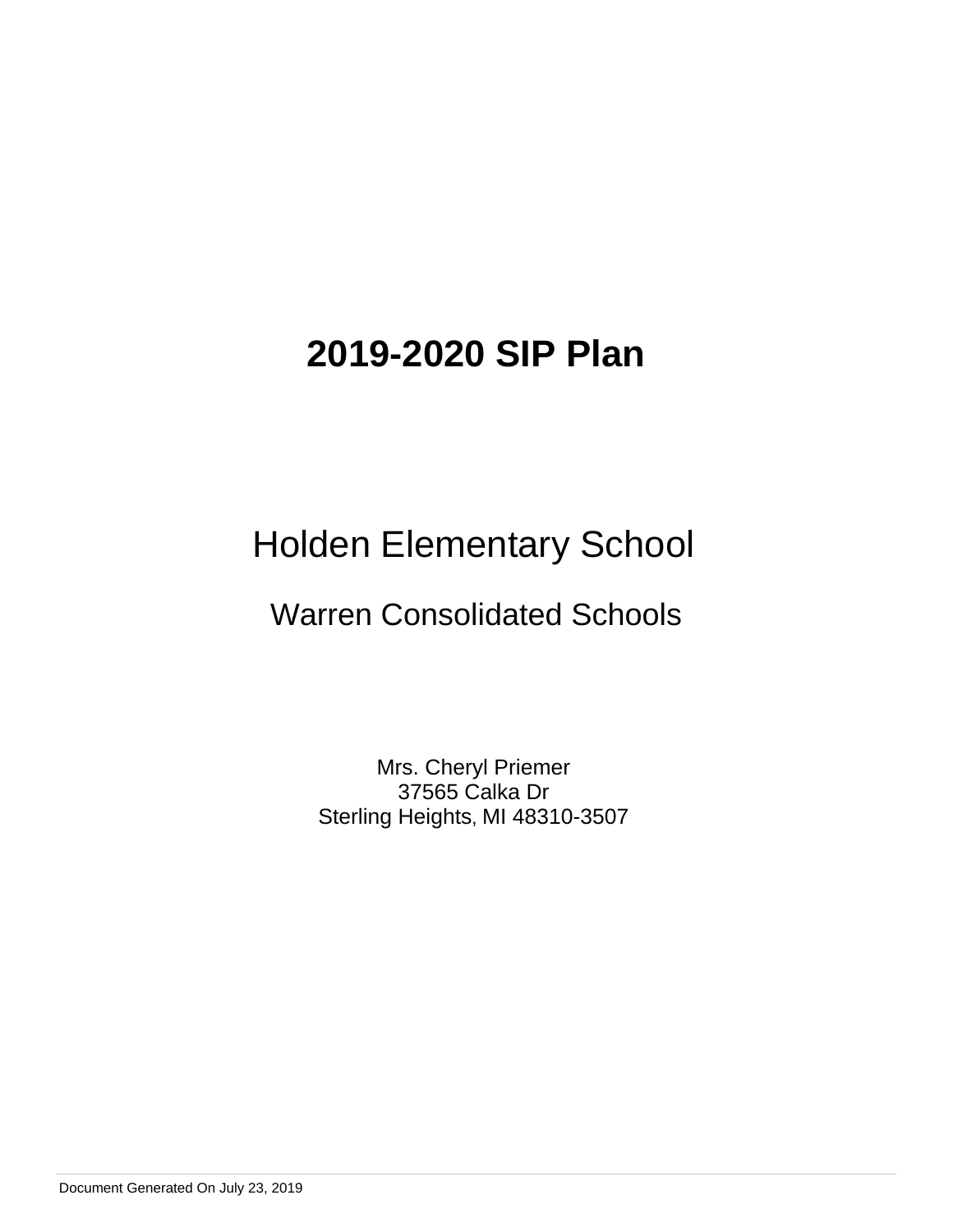# **TABLE OF CONTENTS**

| Goal 1: All students at Holden Elementary School will meet or exceed State and Local standards in mathematics 3    |  |
|--------------------------------------------------------------------------------------------------------------------|--|
| Goal 2: All students at Holden Elementary School will meet or exceed State and local standards in English Language |  |
|                                                                                                                    |  |
|                                                                                                                    |  |
|                                                                                                                    |  |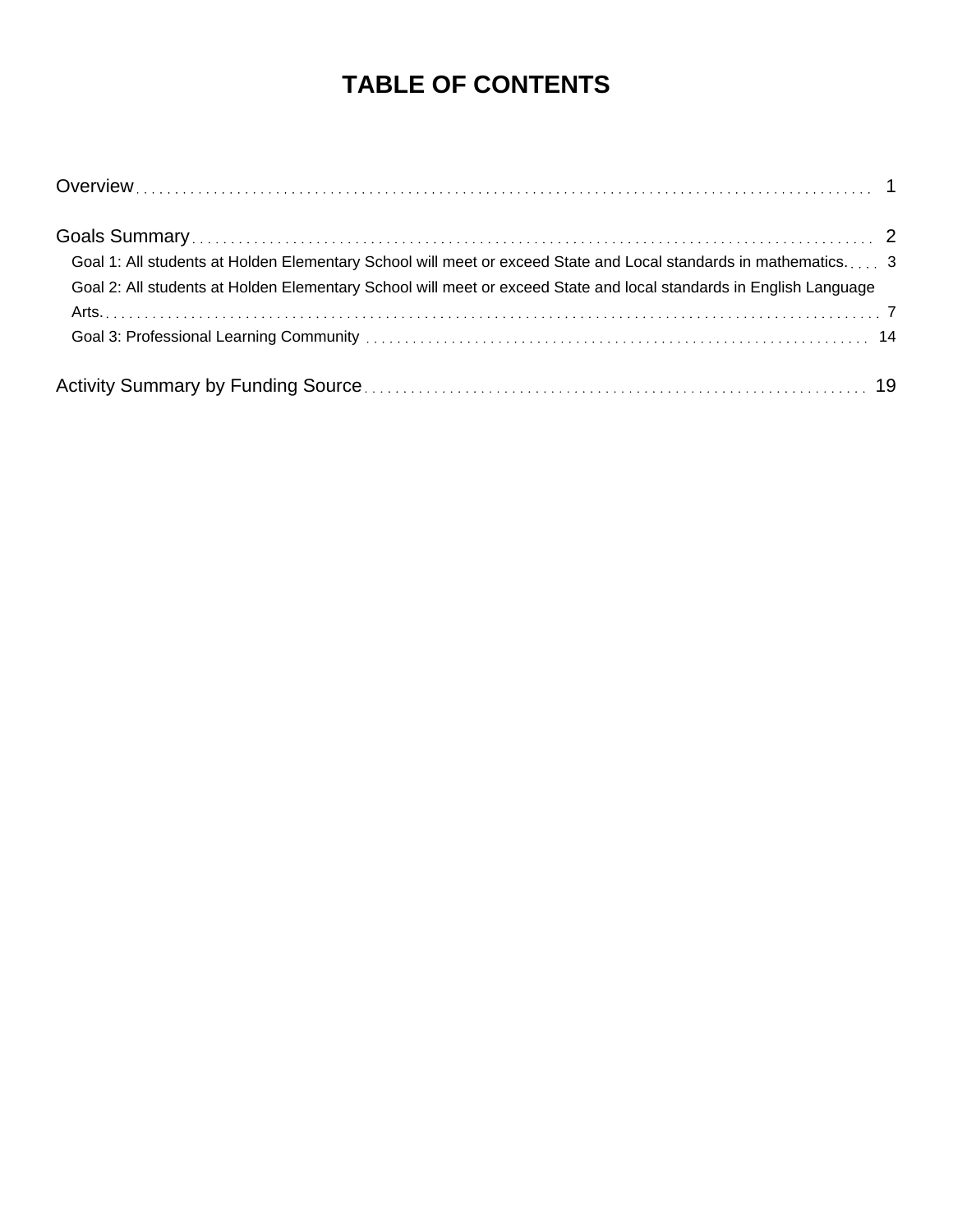Holden Elementary School

# **Overview**

## **Plan Name**

2019-2020 SIP Plan

# **Plan Description**

Goals, Strategies, and Activities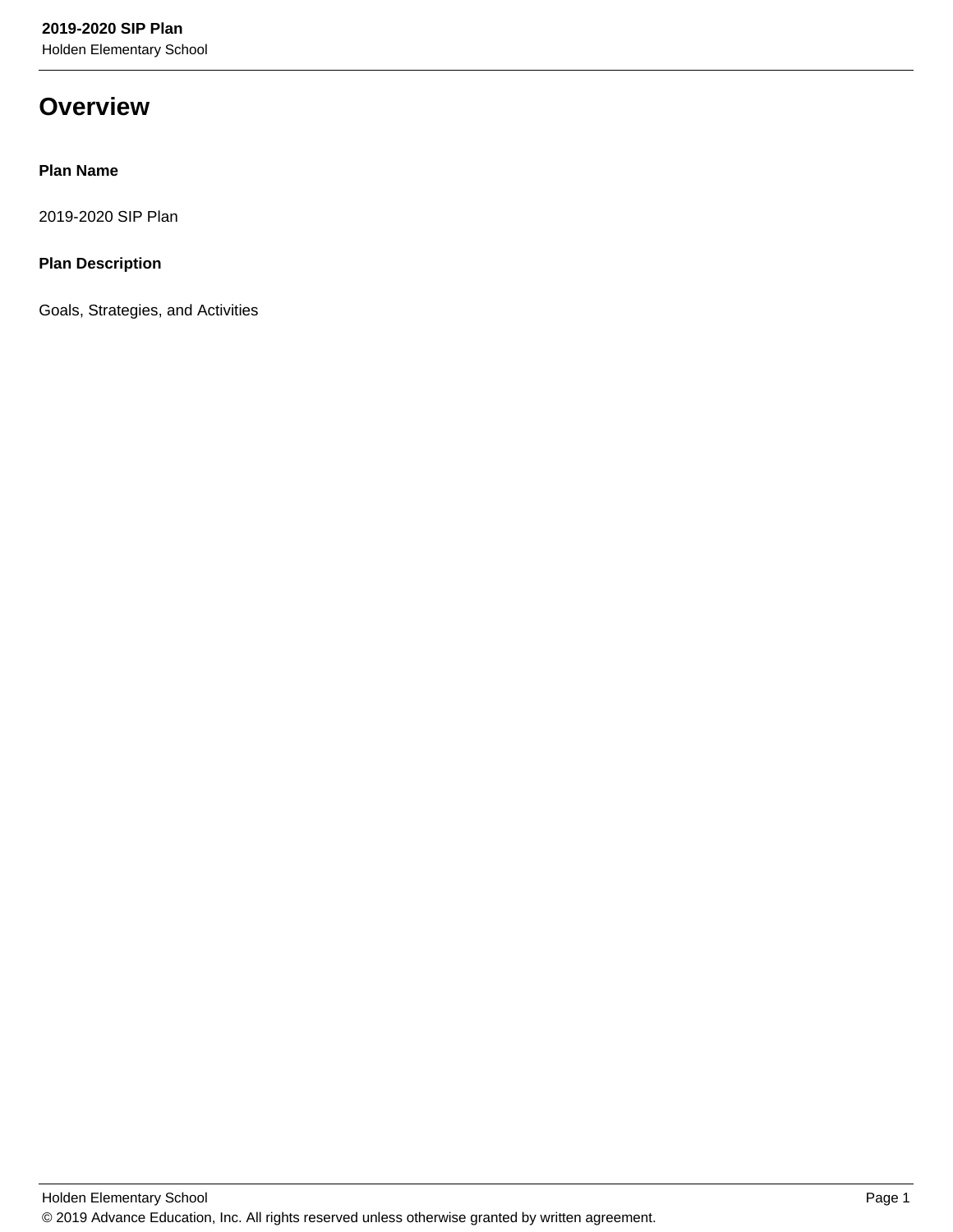# **Goals Summary**

**The following is a summary of the goals encompassed in this plan. The details for each goal are available in the next section.**

| #  | Goal Name                                                                                                                              | Goal Details                                    | Goal Type      | <b>Total Funding</b> |
|----|----------------------------------------------------------------------------------------------------------------------------------------|-------------------------------------------------|----------------|----------------------|
|    | All students at Holden Elementary School will meet   Objectives: 1<br>or exceed State and Local standards in<br>Imathematics.          | Strategies: 3<br>Activities: 14                 | Academic       | \$32300              |
| 12 | All students at Holden Elementary School will meet   Objectives: 1<br>or exceed State and local standards in English<br>Language Arts. | Strategies: 3<br>Activities: 21                 | Academic       | \$80800              |
| 3  | <b>Professional Learning Community</b>                                                                                                 | Objectives: 1<br>Strategies: 2<br>Activities: 6 | Organizational | 1\$9600              |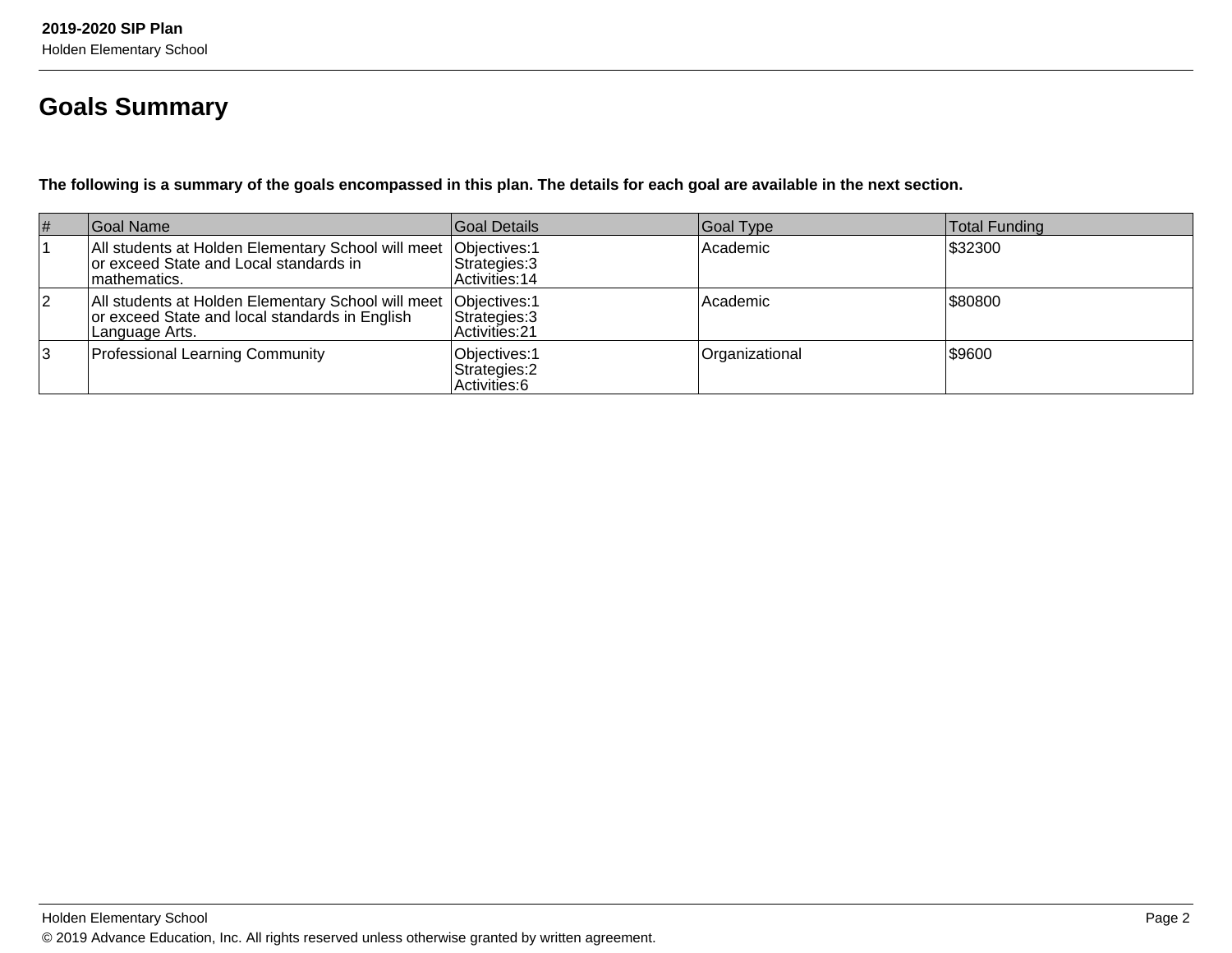# **Goal 1: All students at Holden Elementary School will meet or exceed State and Local standardsin mathematics.**

## **Measurable Objective 1:**

85% of Kindergarten, First, Second, Third, Fourth, Fifth and Sixth grade students will demonstrate a proficiency of State and Local standards in Mathematics by 06/24/2022 as measured by State and Local assessments.

#### **Strategy 1:**

Quality Math Instruction - Teachers will lead students in quality mathematical instruction

Quantity:

4/5 days per week whole group/small group instruction

#### Quality:

1. Staff will use the district provided curriculum.

#### Category: Mathematics

Research Cited: Research can be provided by the district curriculum specialist for math.

Tier: Tier 1

| Activity - Purchase Training and Implementation Materials                                                                                                                          | Activity<br>Type                             | 'Tier | <b>Phase</b>     | Begin Date End Date            | <b>Resource</b><br><b>Assigned</b> | <b>Source Of</b><br><b>IFundina</b> | <b>Staff</b><br><b>Responsibl</b>             |
|------------------------------------------------------------------------------------------------------------------------------------------------------------------------------------|----------------------------------------------|-------|------------------|--------------------------------|------------------------------------|-------------------------------------|-----------------------------------------------|
| Purchase ILC and AVMR training through the MISD and CITS.<br>In addition, we want to purchase release time for teachers to<br>hold critical PLC conversations across grade levels. | Supplemen Tier 1<br>Ital<br><b>Materials</b> |       | Getting<br>Ready | 08/01/2019  06/30/2022  \$2000 |                                    | <b>Seneral</b><br>lFund             | Classroom  <br>Iteachers<br>land<br>principal |

| Activity - Math in Science                                                                                                                                                                                                                     | Activity<br>Type                    | 'Tier  | <b>IPhase</b>                             | Begin Date End Date | <b>Resource</b><br><b>Assigned</b> | Source Of<br><b>IFunding</b> | Staff<br>Responsibl |
|------------------------------------------------------------------------------------------------------------------------------------------------------------------------------------------------------------------------------------------------|-------------------------------------|--------|-------------------------------------------|---------------------|------------------------------------|------------------------------|---------------------|
| Teachers will link CCSS Math with NGSS Science standards.<br>For example, students will use mathematical concepts when<br>measuring volume, mass, distance, charts, graphs, patterns,<br>electricity, forces, motion, light and spectrum, etc. | <b>Direct</b><br><b>Instruction</b> | Tier 1 | Implement   08/01/2019   06/30/2022   \$0 |                     |                                    | lGeneral<br>IFund            | $K-5$<br>lTeachers  |

#### Holden Elementary School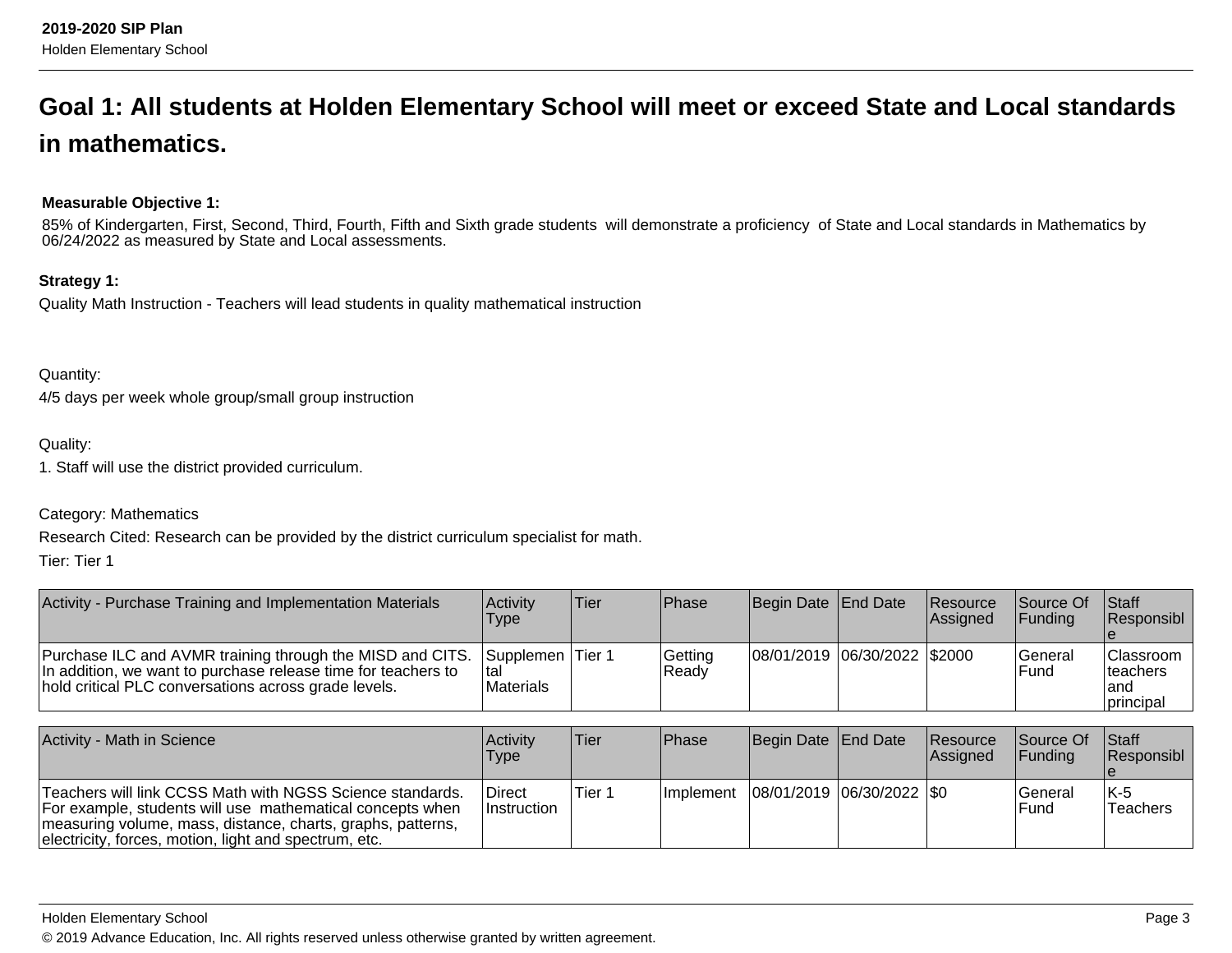| <b>Activity - Checklist for Monitoring</b>                                                                                  | Activitv<br>Type | Tier   | <b>IPhase</b> | Begin Date End Date         | Resource<br>Assigned | Source Of<br><b>IFunding</b> | <b>Staff</b><br><b>Responsibl</b>                                 |
|-----------------------------------------------------------------------------------------------------------------------------|------------------|--------|---------------|-----------------------------|----------------------|------------------------------|-------------------------------------------------------------------|
| Through the ILC process, monitor, collect, and analyze student Monitor<br>achievement data and teacher implementation data. |                  | Tier 1 | Monitor       | 08/01/2019 06/30/2022 \$200 |                      | lGeneral<br>lFund            | <b>Classroom</b> I<br>Teachers,<br>ISIP Team<br>land<br>Principal |

| Activity - Evaluate for Impact                                                                                                                     | <b>Activity</b><br>Type  | lTier  | <b>Phase</b> | Begin Date End Date         | Resource<br>Assigned | Source Of<br>IFundina          | Staff<br><b>Responsibl</b>                                                                  |
|----------------------------------------------------------------------------------------------------------------------------------------------------|--------------------------|--------|--------------|-----------------------------|----------------------|--------------------------------|---------------------------------------------------------------------------------------------|
| Evaluate data from common building/district assessments, M-<br>STEP, NWEA, ILC, etc. Analyze for student achievement<br>growth from August to May. | Evaluation,<br>l Monitor | Tier 1 | Evaluate     | 08/13/2018 06/30/2022 \$300 |                      | <b>Seneral</b><br><b>IFund</b> | lClassroom<br>Teachers.<br>Title I<br>Teacher.<br>∣⊨∟<br>Teacher,<br>SIP Team,<br>Principal |

| Activity - Parent Involvement Activities, Title I Parent Meetings,<br>Day Parent Workshops                                                                                                                                                                                                                                                                                                                                                                | <b>Activity</b><br>l ype                            | lTier. | <b>Phase</b> | Begin Date End Date            | Resource<br><b>Assigned</b> | Source Of<br><b>IFunding</b> | <b>Staff</b><br>Responsibl                        |
|-----------------------------------------------------------------------------------------------------------------------------------------------------------------------------------------------------------------------------------------------------------------------------------------------------------------------------------------------------------------------------------------------------------------------------------------------------------|-----------------------------------------------------|--------|--------------|--------------------------------|-----------------------------|------------------------------|---------------------------------------------------|
| Teachers and support staff will provide parent workshops,<br>Parent Involvement Days, Numbers Day and Parent Portal<br>training to assist parents in utilizing tools that students are<br>using in school to reinforce math strategies. Kindles, tablets, V-   Engageme<br>tech and assorted other technology devices will be provided<br>parents so that they can have students practice at home on line Involvemen<br>programming purchased by Title I. | l Extra<br>Curricular.<br> Community<br>Int. Parent | Tier 1 | l Implement  | 08/13/2018  06/30/2022  \$5000 |                             | <b>IGeneral</b><br>lFund     | SIP Team,<br> Classroom<br>Teachers.<br>Principal |

| Activity - Math in Social Studies                                                                                                                                                                                                                              | Activitv<br>Type                    | Tier   | <b>IPhase</b>     | Begin Date End Date         | <b>Resource</b><br><b>Assigned</b> | <b>Source Of</b><br><b>IFunding</b> | <b>Staff</b><br>Responsibl |
|----------------------------------------------------------------------------------------------------------------------------------------------------------------------------------------------------------------------------------------------------------------|-------------------------------------|--------|-------------------|-----------------------------|------------------------------------|-------------------------------------|----------------------------|
| Teachers will link CCSS Math with Social Studies standards.<br>For example, students will use mathematical concepts when<br>using maps, charts, timelines, graphs, cause and effect,<br>money, economics, trade, military, American historical facts,<br>letc. | <b>Direct</b><br><b>Instruction</b> | Tier 1 | <b>Ilmplement</b> | 08/13/2018  06/30/2022  \$0 |                                    | lGeneral<br>lFund                   | IK-5 Staff<br><b>ICITS</b> |

| Activity - Extended Day Learning | <b>Activity</b><br>'Type | 'Tier | Phase | Begin Date End Date | <b>Resource</b><br><b>Assigned</b> | Source Of<br>Funding | <b>Staff</b><br><b>Responsibl</b> |
|----------------------------------|--------------------------|-------|-------|---------------------|------------------------------------|----------------------|-----------------------------------|
|                                  |                          |       |       |                     |                                    |                      |                                   |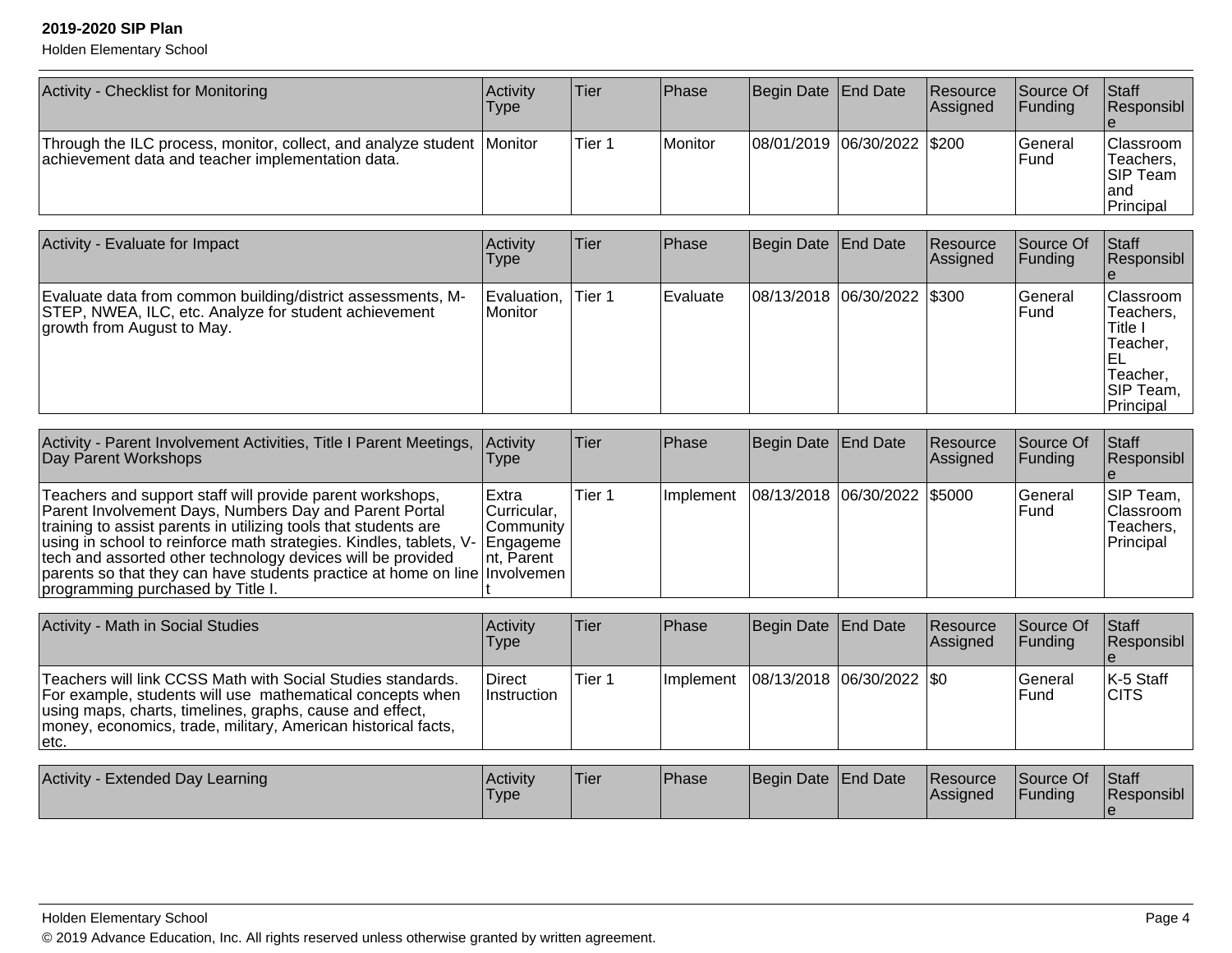Holden Elementary School

| Students will be offered extended day learning programs in<br>math to reinforce and remediate state curriculum. | <b>Academic</b><br>Support<br>Program | Tier 1 | <b>Ilmplement</b> | 08/13/2018  06/30/2022  \$15000 |  |  | Title i<br>Schoolwide Iteachers | IClassroom<br><b>Principal</b><br><b>CITS</b><br><b>Interested</b><br><b>ISchool</b><br> Staff |
|-----------------------------------------------------------------------------------------------------------------|---------------------------------------|--------|-------------------|---------------------------------|--|--|---------------------------------|------------------------------------------------------------------------------------------------|
|-----------------------------------------------------------------------------------------------------------------|---------------------------------------|--------|-------------------|---------------------------------|--|--|---------------------------------|------------------------------------------------------------------------------------------------|

| <b>Activity - Number Talks</b>                                                                                                                                           | Activity<br>Type             | Tier    | <b>Phase</b>                              | Begin Date End Date | Resource<br>Assigned | Source Of<br><b>IFunding</b>                      | <b>Staff</b><br>Responsibl       |
|--------------------------------------------------------------------------------------------------------------------------------------------------------------------------|------------------------------|---------|-------------------------------------------|---------------------|----------------------|---------------------------------------------------|----------------------------------|
| Students will participate in Number Talks in the regular<br>education classrooms, K-5, in order to extend and enhance<br>their problem solving and communication skills. | Direct<br><b>Instruction</b> | lTier 1 | Implement   08/13/2018   06/30/2022   \$0 |                     |                      | $\vert$ No Funding $\vert$ K-5<br><b>Required</b> | Iteachers<br>Title.<br>Iteachers |

### **Strategy 2:**

Intensive Interventions - Based on ILC math data, teachers will lead students in intensive interventions using mathematical discussions, direct instruction of strategies,mathematical games, and/or writing assignments using appropriate vocabulary to fill in gaps in learning.

#### Quantity:

1-5 times per week small group instruction

Quality:

1. Staff will use Advantage Math programming, EnVision Math supplements, math centers, and math games to ensure quality instruction.

Category: Mathematics

Research Cited: Research can be provided by the district curriculum math specialist.

Tier: Tier 2

| <b>Activity</b><br>v - Purchase Implementation Materials | Activity<br>'Type | 'Tier | Phase | Begin Date End Date | <b>Resource</b><br>lAssianed | Source Of<br>Funding | <b>Staff</b><br>Responsibl |
|----------------------------------------------------------|-------------------|-------|-------|---------------------|------------------------------|----------------------|----------------------------|
|                                                          |                   |       |       |                     |                              |                      |                            |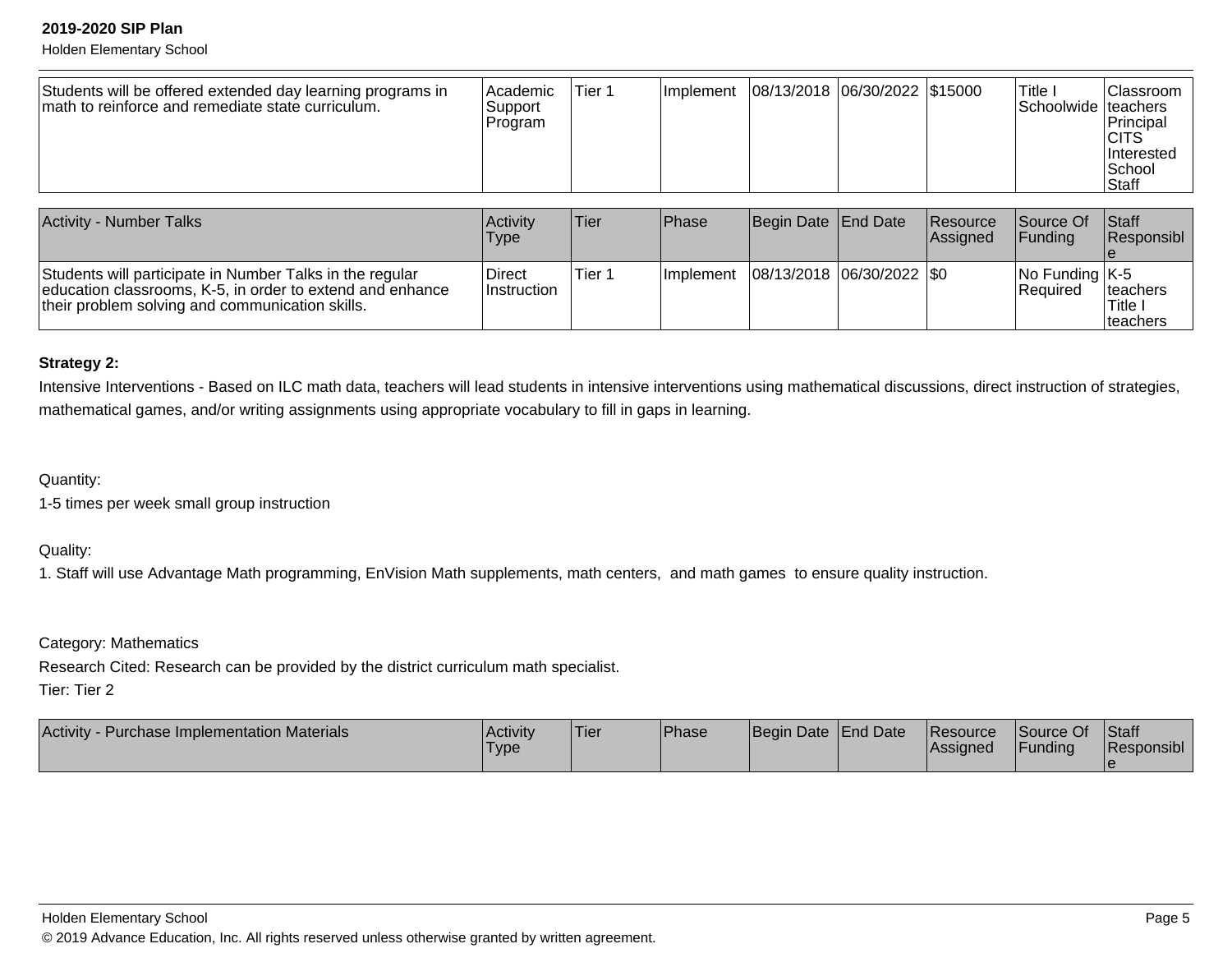Holden Elementary School

| Remedial instructional materials will be purchased to<br>implement the intensive interventions. Supply purchases will<br>include remedial instruction: math games, flash cards, graph<br>paper, additional concrete objects (money, calculators,<br>Mnemonic charts, clocks, etc.)<br>shapes, counters, timelines, number lines, etc.). | Supplemen Tier 2<br>ltal<br>Materials |  | Getting<br> Ready |  | 08/13/2018 06/30/2022 \$2000 |  | Title I<br>Schoolwide Support | Title I<br>Staff<br> Language<br> Acquisition<br>Support<br>Staff<br><b>Classroom</b><br><b>Teachers</b><br><b>Building</b><br>Principal |
|-----------------------------------------------------------------------------------------------------------------------------------------------------------------------------------------------------------------------------------------------------------------------------------------------------------------------------------------|---------------------------------------|--|-------------------|--|------------------------------|--|-------------------------------|------------------------------------------------------------------------------------------------------------------------------------------|
|-----------------------------------------------------------------------------------------------------------------------------------------------------------------------------------------------------------------------------------------------------------------------------------------------------------------------------------------|---------------------------------------|--|-------------------|--|------------------------------|--|-------------------------------|------------------------------------------------------------------------------------------------------------------------------------------|

| Activity - Small Group Instruction Training                                                                                                                                                                                            | <b>Activity</b><br>Type           | Tier | <b>Phase</b>     | Begin Date End Date |                              | <b>Resource</b><br><b>Assigned</b> | Source Of<br><b>IFunding</b> | <b>Staff</b><br>Responsibl                                             |
|----------------------------------------------------------------------------------------------------------------------------------------------------------------------------------------------------------------------------------------|-----------------------------------|------|------------------|---------------------|------------------------------|------------------------------------|------------------------------|------------------------------------------------------------------------|
| AVMR and ongoing math PLC/ILC training for Classroom<br>Teachers, Title I Teachers, Language Acquisition Teacher and<br>paraprofessionals will be provided on ways to implement small<br>group instruction at students' ability level. | Professiona Tier 2<br>II Learning |      | Getting<br>Ready |                     | 08/13/2018 06/30/2022 \$3000 |                                    | Title i<br>ISchoolwide land  | <b>Teachers</b><br>Principal<br>land<br><b>Contracted</b><br>l Persons |

| Activity - Peer to Peer Observations                                                                                                       | Activity<br>Type               | Tier | <b>Phase</b> | Begin Date End Date          | Resource<br>Assigned | Source Of<br>IFundina           | <b>Staff</b><br>Responsibl                                                          |
|--------------------------------------------------------------------------------------------------------------------------------------------|--------------------------------|------|--------------|------------------------------|----------------------|---------------------------------|-------------------------------------------------------------------------------------|
| Teachers will be provided substitute release time to observe<br>peers teach and discuss lessons with intensive intervention<br>strategies. | Professiona Tier 2<br>Learning |      | Implement    | 08/13/2018 06/30/2022 \$2000 |                      | Title I<br>Schoolwide Teachers, | <b>Classroom</b><br>Title,<br>Teacher,<br>╘<br>Teacher.<br>Principal,<br>IAll staff |

| Activity - Evaluate for Impact                                                                                                                     | Activity<br><b>Type</b>  | <b>ITier</b> | <b>Phase</b> | Begin Date End Date         | Resource<br>Assigned | Source Of<br><b>Funding</b>    | Staff<br>Responsibl                                                                                  |
|----------------------------------------------------------------------------------------------------------------------------------------------------|--------------------------|--------------|--------------|-----------------------------|----------------------|--------------------------------|------------------------------------------------------------------------------------------------------|
| Evaluate data from common building/district assessments, M-<br>STEP, AVMR, ILC, etc. Analyze for student achievement<br>growth from August to May. | Evaluation,<br>l Monitor | Tier 2       | l Evaluate   | 08/13/2018 06/30/2022 \$300 |                      | Title I<br>Schoolwide Teachers | lClassroom<br>Title I<br>Teacher<br>IELL<br> Teacher<br><b>ICITS</b><br><b>SIP Team</b><br>Principal |

#### **Strategy 3:**

Intensive AVMR Math Intervention - Students identified initially through a local assessment, such as NWEA. Follow up assessments will be done by AVMR trained

Holden Elementary School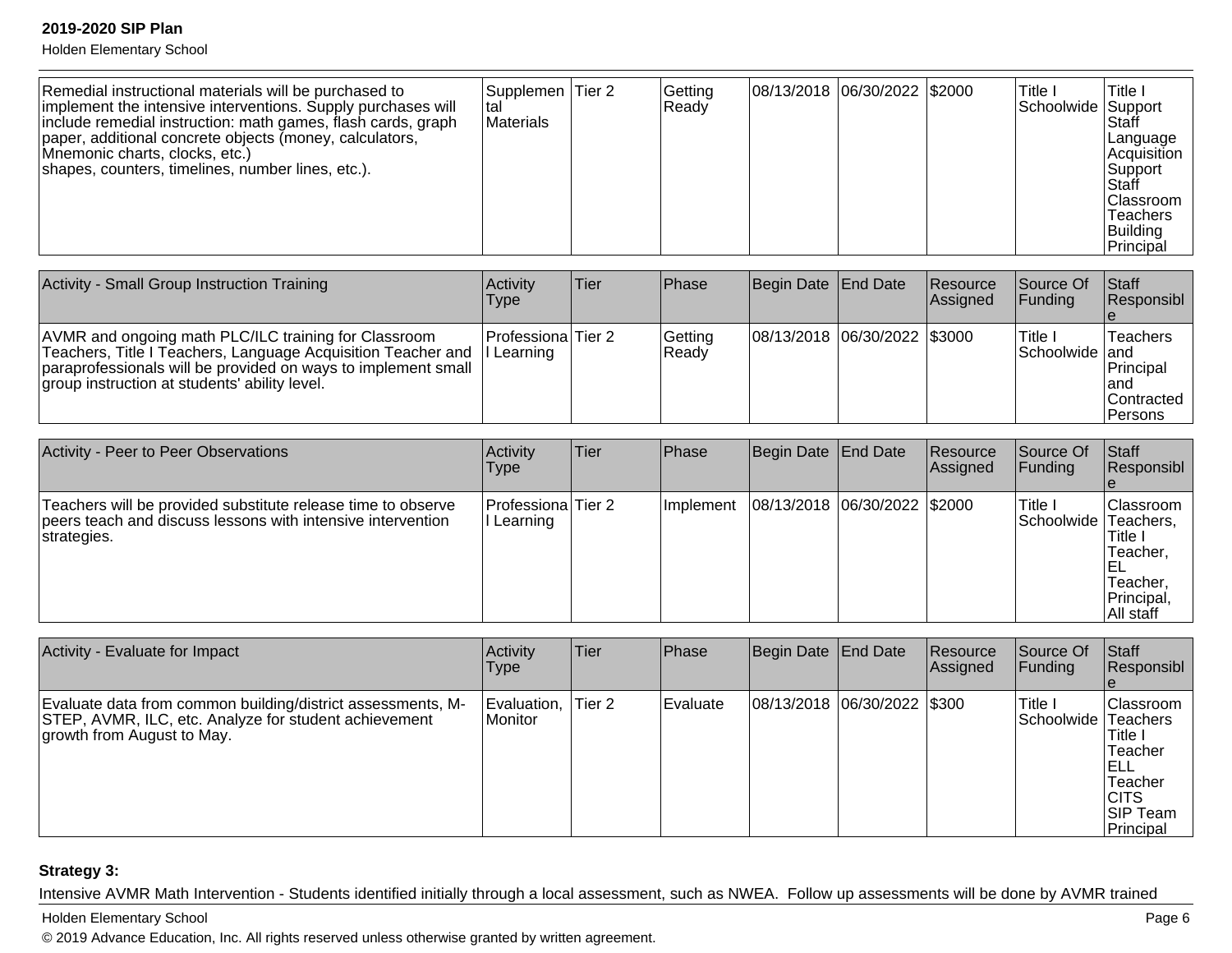Holden Elementary School

teachers to determine exact deficit areas. Students identified will receive small group support provided by the Title I teachers.

Category: Mathematics

Research Cited: AVMR is supported by Math Recovery research done by Robert J. Wright and his colleagues.

Tier: Tier 3

| Activity - Teacher Math Intervention Training                                 | Activity<br>Type                                     | Tier | Phase            | Begin Date End Date          | <b>Resource</b><br>Assigned | Source Of<br><b>IFunding</b>                                         | $\vert$ Staff<br>Responsibl                                                         |
|-------------------------------------------------------------------------------|------------------------------------------------------|------|------------------|------------------------------|-----------------------------|----------------------------------------------------------------------|-------------------------------------------------------------------------------------|
| Teachers working with Tier 3 math students will attend MISD<br>math workshops | Professiona Tier 3<br>Learning,<br>Getting<br> Readv |      | Getting<br>Ready | 08/13/2018 06/30/2022 \$1000 |                             | <b>ITitle</b> I<br>lSchool<br>Ilmproveme Iteacher<br>$ nt$ ( $ SI$ ) | ITitle I math<br>lintervention<br><b>Principal</b><br><b>Classroom</b><br>Iteachers |

| Activity - Intensive Math instruction                                                                                                                                                                                                       | Activity<br>l ype                                                                                          | Tier   | <b>Phase</b>     | Begin Date End Date |                              | <b>Resource</b><br>Assigned | Source Of<br>IFundina                                                   | <b>Staff</b><br>Responsibl                                                            |
|---------------------------------------------------------------------------------------------------------------------------------------------------------------------------------------------------------------------------------------------|------------------------------------------------------------------------------------------------------------|--------|------------------|---------------------|------------------------------|-----------------------------|-------------------------------------------------------------------------|---------------------------------------------------------------------------------------|
| Students in tiers 2 and 3 for math intervention will receive<br>intensive small group remedial instruction using AVMR,<br> manipulatives, games, direct instruction, number talks, math<br>tasks, math journals and vocabulary development. | Materials,<br>Ilmplementa l<br>tion,<br>Academic<br>Support<br>Program,<br> Supplemen <br><b>Materials</b> | Tier 3 | Getting<br>Ready |                     | 08/13/2018 06/30/2022 \$1500 |                             | <sup>I</sup> Title I<br>lSchool<br><i>Ilmproveme</i><br>$ nt$ ( $ SI$ ) | Title I math<br>lintervention I<br>Iteacher,<br>Iclassroom<br>Iteachers.<br>principal |

# **Goal 2: All students at Holden Elementary School will meet or exceed State and local standardsin English Language Arts.**

#### **Measurable Objective 1:**

85% of Kindergarten, First, Second, Third, Fourth, Fifth and Sixth grade students will demonstrate a proficiency of meeting the State Standards in English LanguageArts by 06/24/2022 as measured by State Assessments.

#### **Strategy 1:**

Balanced Literacy Instruction - Teachers will lead students in balanced literacy instruction

Quantity:

4/5 days per week whole group/small group instruction

Holden Elementary School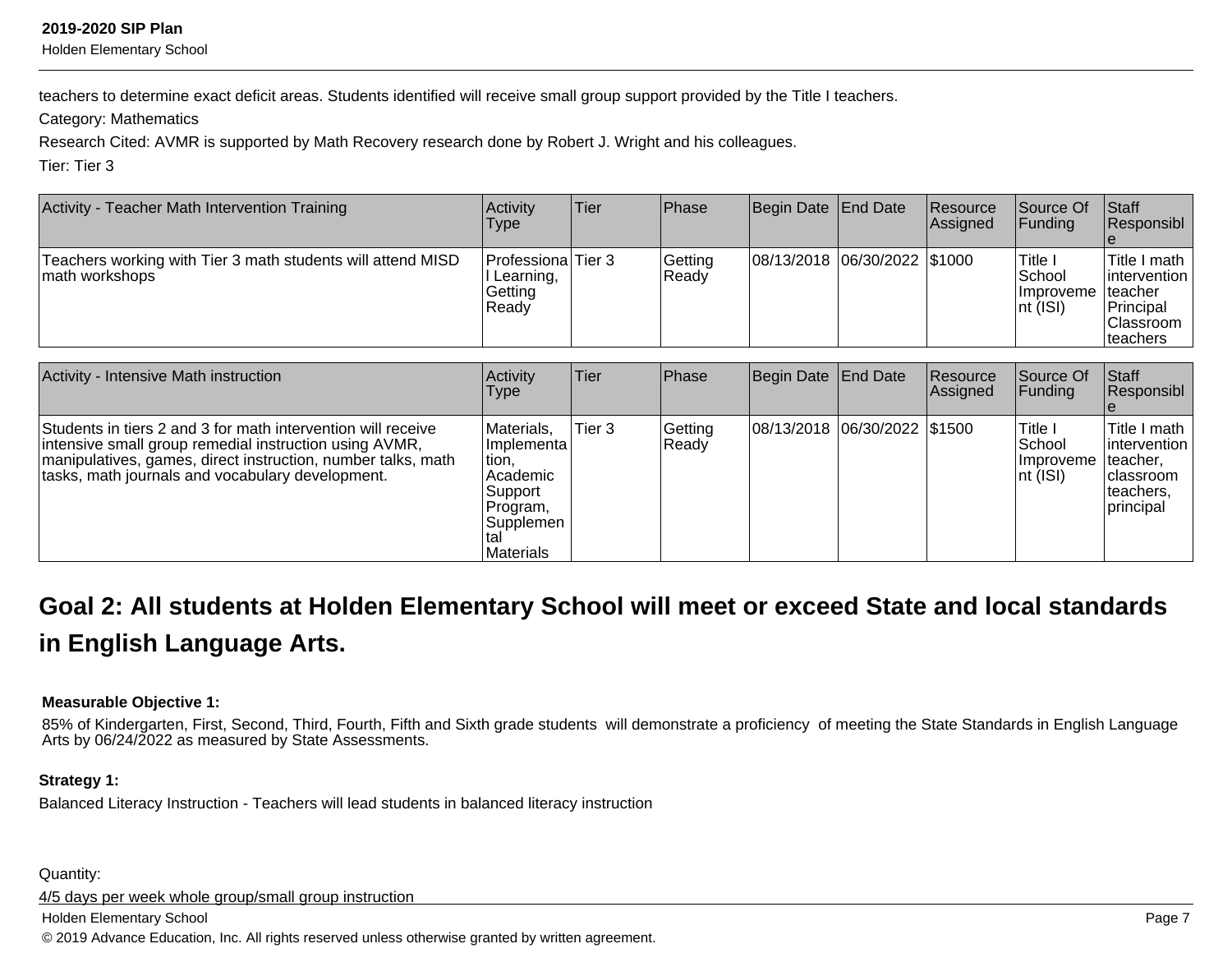Holden Elementary School

# Quality:

1. Staff will use the district provided curriculum.

## Category: English/Language Arts

Research Cited: Research can be provided by the district curriculum specialist.

Tier: Tier 1

| Activity - Purchase Training and Implementation Materials                                                                                                                                                                                                                                                                                                                                                                                                                                                         | Activity<br><b>Type</b> | Tier   | <b>Phase</b>     | Begin Date End Date |                               | <b>Resource</b><br>Assigned | <b>Source Of</b><br>IFundina | <b>Staff</b><br>Responsibl                                                         |
|-------------------------------------------------------------------------------------------------------------------------------------------------------------------------------------------------------------------------------------------------------------------------------------------------------------------------------------------------------------------------------------------------------------------------------------------------------------------------------------------------------------------|-------------------------|--------|------------------|---------------------|-------------------------------|-----------------------------|------------------------------|------------------------------------------------------------------------------------|
| Training and instructional materials will be purchased to<br>implement balanced literacy instruction strategies. Teachers<br>will participate in training to assist them in using the balanced<br>literacy strategies. Supply purchases will include post its,<br>notebooks, leveled books, read aloud materials, markers,<br>pencils, paper, construction paper, highlighters, flashcards, dry<br>erase markers, flip charts, easel pads, Common Core<br>flipcharts, laminate, visual posters, printer ink, etc. | Materials               | Tier 1 | Getting<br>Ready |                     | 08/13/2018 06/30/2022 \$18000 |                             | lGeneral<br>IFund            | Holden<br>Istaff<br>Imembers<br><b>IDistrict</b><br> Support<br>Staff<br>Principal |

| Activity - Differentiated Instruction                                                                                           | Activity<br>Type             | <b>Tier</b> | Phase     | Begin Date End Date |                              | Resource<br>Assigned | Source Of<br>Funding | Staff<br>Responsibl                                                                                                              |
|---------------------------------------------------------------------------------------------------------------------------------|------------------------------|-------------|-----------|---------------------|------------------------------|----------------------|----------------------|----------------------------------------------------------------------------------------------------------------------------------|
| Teachers will guide whole group, small group and one-on-one<br>instruction based on students individual reading/writing levels. | Direct<br><b>Instruction</b> | Tier 1      | Implement |                     | 08/13/2018 06/30/2022 \$3000 |                      | General<br>Fund      | School<br>Ilmproveme<br>Int Team<br><b>Interested</b><br>lClassroom<br>Teachers<br>District OCI<br>Support<br>Staff<br>Principal |

| Literacy Effort & Recognition Program<br><b>Activity</b> | Activitv<br>'Type | 'Tier | <b>Phase</b> | Begin Date End Date | <b>Resource</b><br> Assigned | Source Of<br>Funding | <b>Staff</b><br>Responsibl |
|----------------------------------------------------------|-------------------|-------|--------------|---------------------|------------------------------|----------------------|----------------------------|
|                                                          |                   |       |              |                     |                              |                      |                            |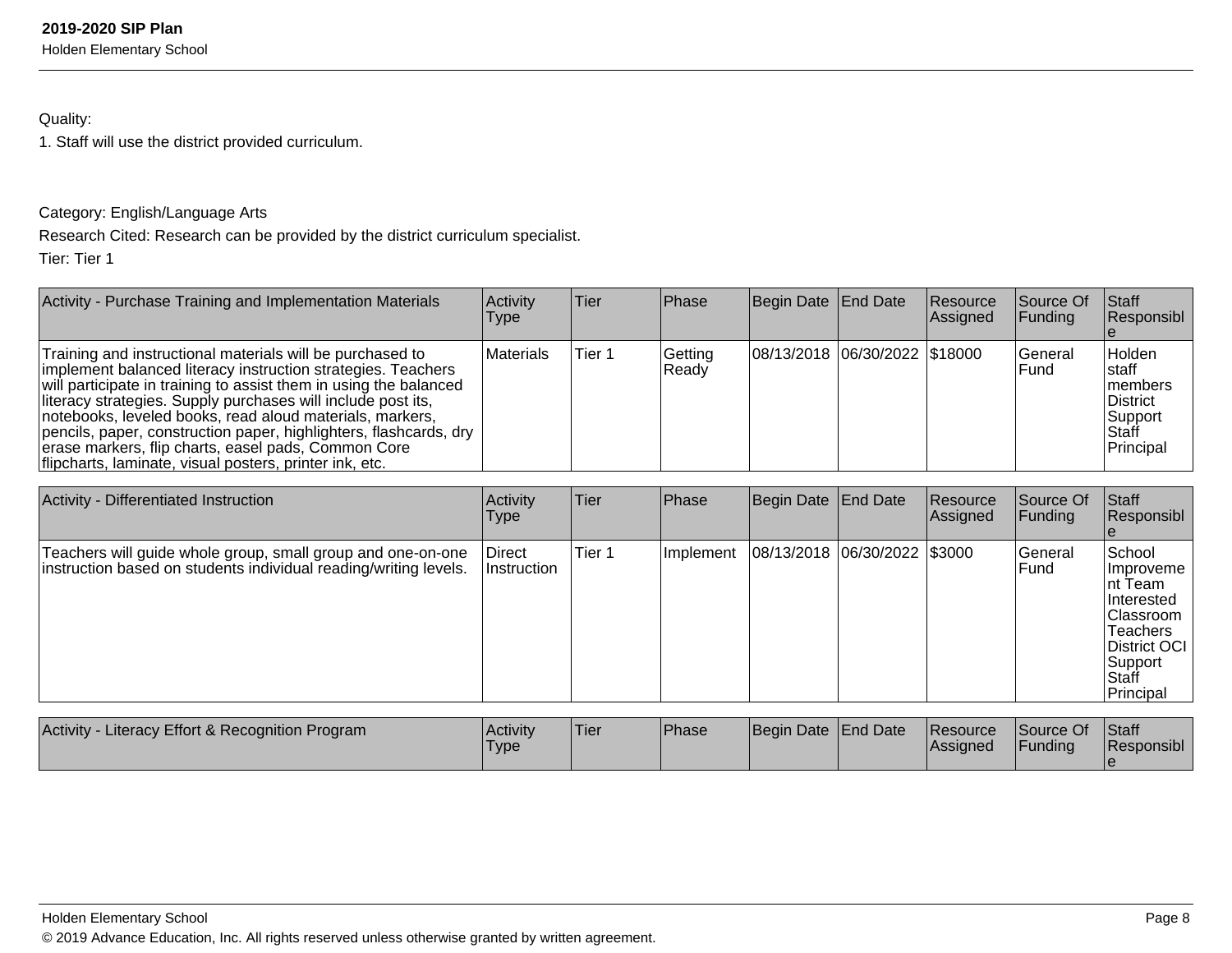| Students will partake in various activities to recognize effort and Academic<br>encourage reading/writing practice at home such as: March is<br>Reading Month, Moby Max, Reading A to Z, learning<br>experiences, author visits, etc. | Support<br>Program | Tier 1 | Monitor |  | 08/13/2018  06/30/2022   \$3000 |  | lGeneral<br>l Fund | School<br><i>Ilmproveme</i><br>Int Team<br> Classroom<br><b>Teachers</b><br><b>IMedia</b><br>Specialist<br>District OCI<br> Support<br><b>Staff</b><br>Principal |
|---------------------------------------------------------------------------------------------------------------------------------------------------------------------------------------------------------------------------------------|--------------------|--------|---------|--|---------------------------------|--|--------------------|------------------------------------------------------------------------------------------------------------------------------------------------------------------|
|---------------------------------------------------------------------------------------------------------------------------------------------------------------------------------------------------------------------------------------|--------------------|--------|---------|--|---------------------------------|--|--------------------|------------------------------------------------------------------------------------------------------------------------------------------------------------------|

| Activity - Parent Literacy Involvement                                                                                                                                                                                                                                                                                                                                                                                                                                                                                                                                                                                                              | Activity<br>Type                                                                                              | Tier   | Phase     | Begin Date End Date          | Resource<br>Assigned | Source Of<br>Funding                                   | <b>Staff</b><br>Responsibl                                                                                                 |
|-----------------------------------------------------------------------------------------------------------------------------------------------------------------------------------------------------------------------------------------------------------------------------------------------------------------------------------------------------------------------------------------------------------------------------------------------------------------------------------------------------------------------------------------------------------------------------------------------------------------------------------------------------|---------------------------------------------------------------------------------------------------------------|--------|-----------|------------------------------|----------------------|--------------------------------------------------------|----------------------------------------------------------------------------------------------------------------------------|
| The SIP team, with support from staff, will create and<br>implement family friendly literacy events that will provide<br>modeling for parents on how to:<br>1. read/write along with their child(ren)<br>2. ask appropriate comprehension questions<br>3. select "good fit" books with your child<br>4. utilize the on-line subscriptions by providing take home<br>assorted electronic devices<br>5. assist their child in becoming an independent reader/writer<br>6. Parent Portal training to assist parents in monitoring student  <br>academic progress<br>7. technology days for parents to learn on line programs and<br>electronic devices | Extra<br>Curricular,<br>Academic<br>Support<br>Program,<br>Community<br>Engageme<br>Int, Parent<br>Involvemen | Tier 1 | Implement | 08/13/2018 06/30/2022 \$8000 |                      | Title I<br>Schoolwide Improveme<br>. General<br>lFund. | School<br>Int Team<br><b>Interested</b><br><b>Classroom</b><br>lTeachers<br>District OCI<br>Support<br>lStaff<br>Principal |

| Activity - School Wide Reading Towers                                                                                                                      | Activity<br>Type                   | lTier. | <b>Phase</b> | Begin Date   End Date          | Resource<br><b>Assigned</b> | Source Of<br>IFundina     | <b>Staff</b><br>Responsibl                                                                   |
|------------------------------------------------------------------------------------------------------------------------------------------------------------|------------------------------------|--------|--------------|--------------------------------|-----------------------------|---------------------------|----------------------------------------------------------------------------------------------|
| Students will complete grade level appropriate reading towers<br>showing how they are meeting the state standard requirement<br>of reading various genres. | l Academic<br> Support<br> Program | Tier 1 | Ilmplement   | 08/01/2019  06/30/2022  \$3000 |                             | <b>IGeneral</b><br>l Fund | <b>School</b><br><i>Ilmproveme</i><br>Int Team<br> Classroom<br><b>Teachers</b><br>Principal |

| - Reading/Writing in Science<br><b>Activity</b> | Activity<br>'Type | <b>Tier</b> | <sup>I</sup> Phase | Begin Date End Date | <b>Resource</b><br><b>Assigned</b> | Source Of<br><b>IFunding</b> | Staff<br><b>Responsibl</b> |
|-------------------------------------------------|-------------------|-------------|--------------------|---------------------|------------------------------------|------------------------------|----------------------------|
|                                                 |                   |             |                    |                     |                                    |                              |                            |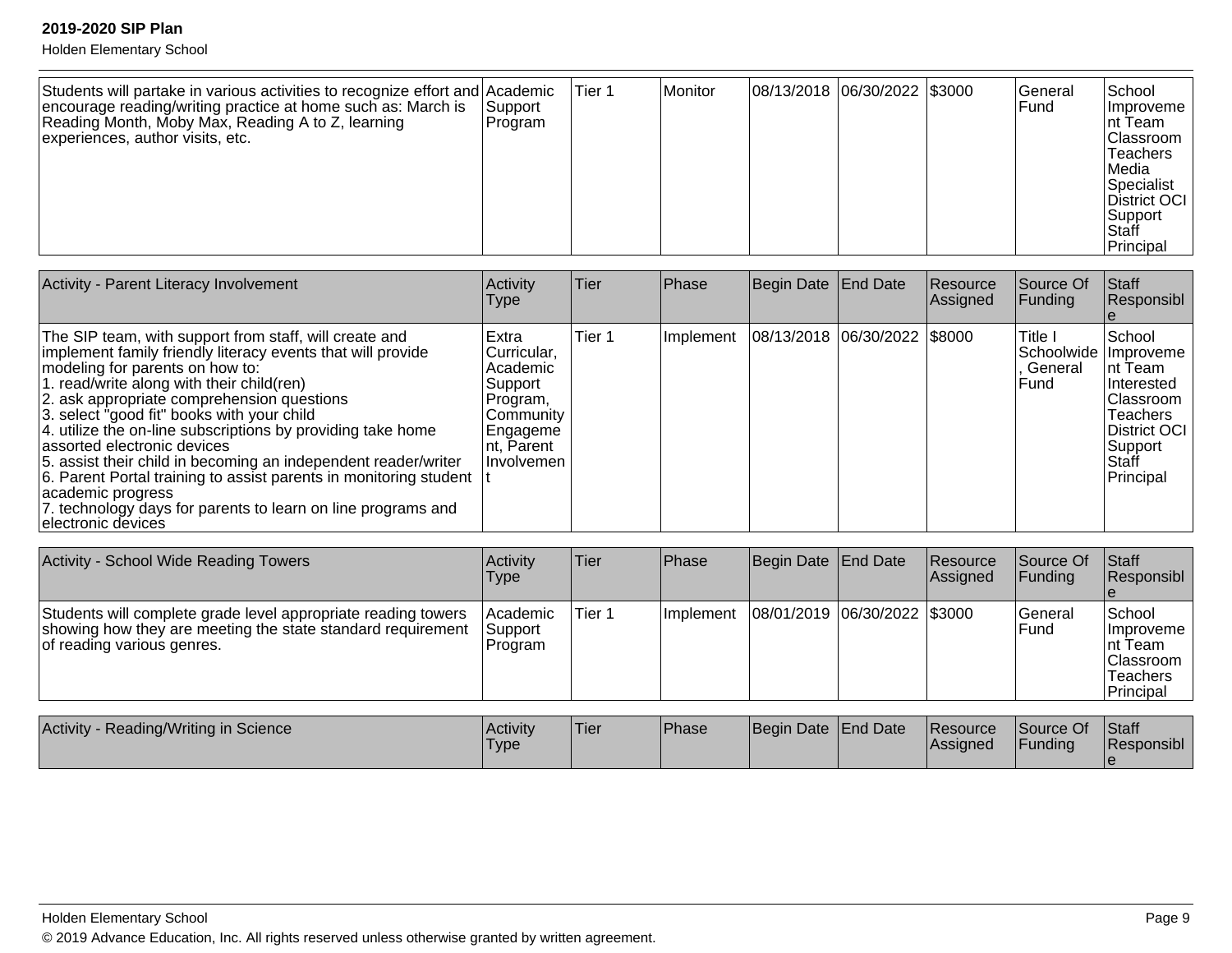| Teachers will link CCSS Language Arts with NGSS Science<br><b>IDirect</b><br>Istandards.<br>For example, students will read leveled Science books in small<br>guided reading groups on measuring volume, mass, distance,<br>charts, graphs, patterns, electricity, forces, motion, light and<br>spectrum, and will use written language to explain, compare,<br>contrast, investigate and report on their learning in the three<br>Science content areas:<br>-Physical<br>l-Earth<br>-Life | Instruction | lTier 1 |  |  | Implement   08/13/2018   06/30/2022   \$0 |  | lGeneral<br>IFund | K-5<br>Teachers |
|--------------------------------------------------------------------------------------------------------------------------------------------------------------------------------------------------------------------------------------------------------------------------------------------------------------------------------------------------------------------------------------------------------------------------------------------------------------------------------------------|-------------|---------|--|--|-------------------------------------------|--|-------------------|-----------------|
|--------------------------------------------------------------------------------------------------------------------------------------------------------------------------------------------------------------------------------------------------------------------------------------------------------------------------------------------------------------------------------------------------------------------------------------------------------------------------------------------|-------------|---------|--|--|-------------------------------------------|--|-------------------|-----------------|

| Activity - Reading/Writing in Social Studies                                                                                                                                                                                                                                                                                                                                                                                                                                                                                                                                                                      | Activity<br>Type      | Tier   | Phase     | Begin Date End Date      | Resource<br>Assigned | Source Of<br>Funding | Staff<br>Responsibl |
|-------------------------------------------------------------------------------------------------------------------------------------------------------------------------------------------------------------------------------------------------------------------------------------------------------------------------------------------------------------------------------------------------------------------------------------------------------------------------------------------------------------------------------------------------------------------------------------------------------------------|-----------------------|--------|-----------|--------------------------|----------------------|----------------------|---------------------|
| Teachers will link CCSS Language Arts with Social Studies<br>standards. For example, students will read Social Studies<br>leveled books in small, guided reading groups on concepts<br>such as: using maps, charts, timelines, graphs, cause and<br>effect, money, economics, trade, military, American historical<br>facts, etc. and will use written language to explain, compare,<br>contrast, investigate and report on their learning in the following<br>larea:<br>Economics<br>History<br>· Democratic Core Values<br>- Social Sciences<br>- Community<br>- Government<br>- Patriotic Symbols<br>- Careers | Direct<br>Instruction | Tier 1 | Implement | 08/13/2018 06/30/2022 50 |                      | lGeneral<br>lFund.   | K-5<br>Teachers     |

| Activity - Checklist for Monitoring                                                                                                | <b>Activity</b><br>Type | lTier  | <b>IPhase</b> | Begin Date End Date           | Resource<br><b>Assigned</b> | <b>Source Of</b><br><b>IFunding</b> | <b>Staff</b><br>Responsibl                             |
|------------------------------------------------------------------------------------------------------------------------------------|-------------------------|--------|---------------|-------------------------------|-----------------------------|-------------------------------------|--------------------------------------------------------|
| Through the ILC/PLC/MTSS processes, monitor, collect, and<br>analyze student achievement data and teacher implementation<br>Idata. | <b>Monitor</b>          | Tier 1 | l Monitor     | 08/13/2018  06/30/2022  \$200 |                             | lGeneral<br>l Fund                  | Classroom<br><b>Teachers</b><br>ISIP Team<br>Principal |

| Activity<br>Evaluate for Impact | <b>Activity</b><br>'Type | .<br>Tier | <b>Phase</b> | Begin Date End Date |  | <b>Resource</b><br><b>IAssianed</b> | Source Of<br>Funding | Staff<br>Responsibl |
|---------------------------------|--------------------------|-----------|--------------|---------------------|--|-------------------------------------|----------------------|---------------------|
|---------------------------------|--------------------------|-----------|--------------|---------------------|--|-------------------------------------|----------------------|---------------------|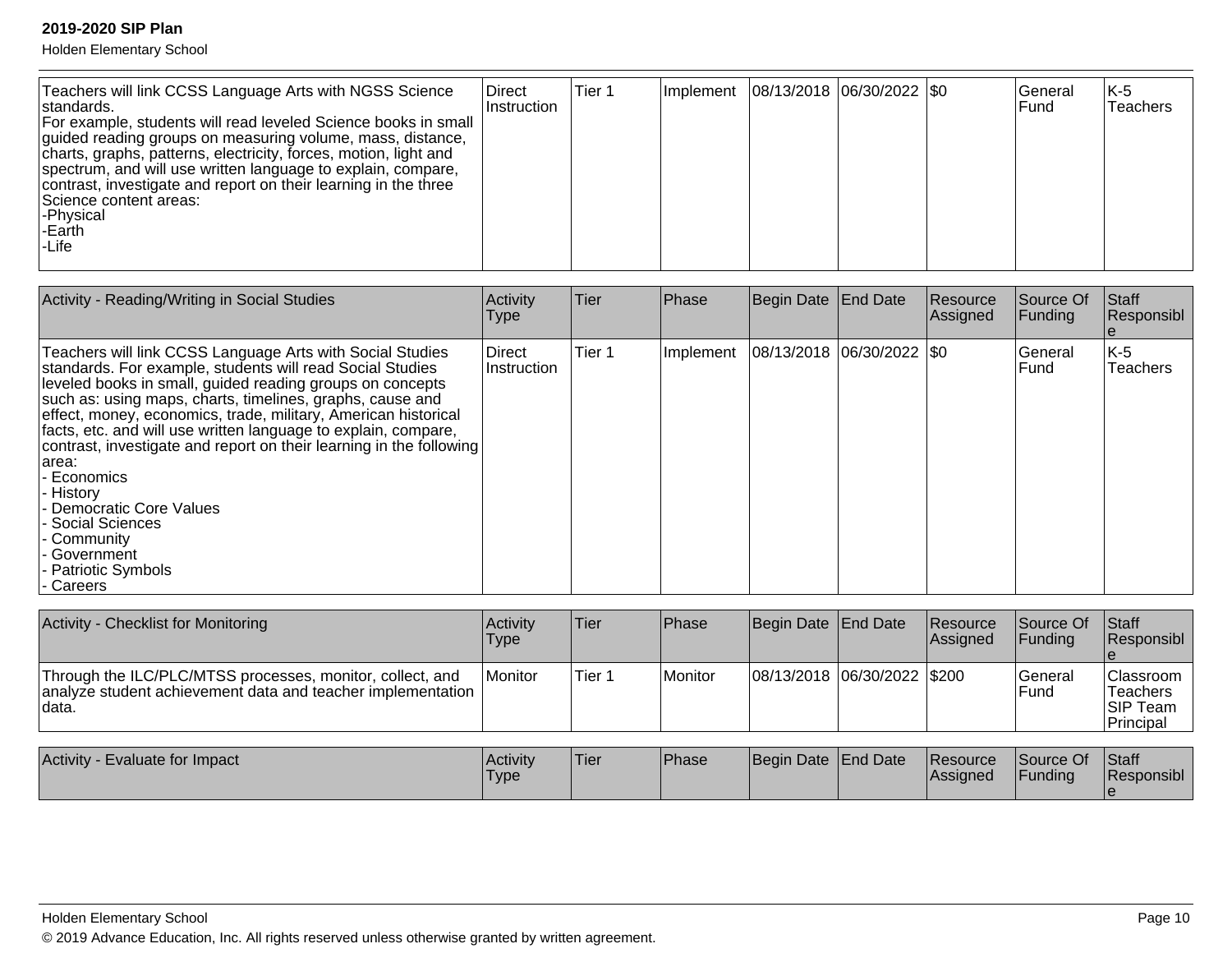Holden Elementary School

| Analyze and evaluate data from state testing, DRA 2, MLPP,<br>district writing assessments, NWEA, QPI, MTSS, etc. for<br>student achievement growth from September to May. | Evaluation.<br><b>Monitor</b> | Tier 1 | l Evaluate |  | 08/13/2018 06/30/2022 \$300 |  | lGeneral<br>lFund | Classroom  <br>Teachers<br>Title .<br>Teacher<br>IEL Teacher I<br><b>SIP Team</b><br>Principal |
|----------------------------------------------------------------------------------------------------------------------------------------------------------------------------|-------------------------------|--------|------------|--|-----------------------------|--|-------------------|------------------------------------------------------------------------------------------------|
|----------------------------------------------------------------------------------------------------------------------------------------------------------------------------|-------------------------------|--------|------------|--|-----------------------------|--|-------------------|------------------------------------------------------------------------------------------------|

| Activity - Writing Scoring Clinics/Workshops with Monitor<br>writing through oral and written expression                                                                        | Activity<br>Type                                    | <b>Tier</b> | <b>Phase</b> | Begin Date End Date             | <b>Resource</b><br><b>Assigned</b> | Source Of<br><b>IFundina</b> | <b>Staff</b><br><b>Responsibl</b>                                                                                             |
|---------------------------------------------------------------------------------------------------------------------------------------------------------------------------------|-----------------------------------------------------|-------------|--------------|---------------------------------|------------------------------------|------------------------------|-------------------------------------------------------------------------------------------------------------------------------|
| Teachers will attend training on how to score oral and written<br>student work in writing. Writing Instruction will be based on<br>data using pre and post writing assessments. | Direct<br>Instruction,<br> Professiona <br>Learning | Tier 1      | Ilmplement   | 08/13/2018  06/30/2022   \$3000 |                                    | <b>IGeneral</b><br>lFund     | <b>Classroom</b><br><b>Teachers</b><br>l title 1<br><b>Isupport</b><br><b>Istaff</b><br><b>language</b><br><i>acquisition</i> |

#### **Strategy 2:**

Intensive T2 Intervention - Tier 2 ELA intervention support will be provided by the classroom teacher to students working below grade level. Support from and continuedtraining from district CITS will guide teachers.

Category: English/Language Arts

Research Cited: Research can be provided by district curriculum ELA and MTSS specialists.

Tier: Tier 2

| Activity - Extended Day Learning                                                                 | Activity<br>Type             | Tier              | Phase     | Begin Date End Date |                               | Resource<br>Assigned | Source Of<br>Funding | Staff<br>Responsibl                                                                                                      |
|--------------------------------------------------------------------------------------------------|------------------------------|-------------------|-----------|---------------------|-------------------------------|----------------------|----------------------|--------------------------------------------------------------------------------------------------------------------------|
| Certified Staff will provide extended day direct, intensive<br>literacy instruction to students. | <b>Direct</b><br>Instruction | Tier <sub>2</sub> | Implement |                     | 08/13/2018 06/30/2022 \$10000 |                      | Title III            | School<br>Improveme<br>Int Team<br>Interested<br> Classroom<br>Teachers<br>District OCI<br>Support<br>Staff<br>Principal |

| Activity - Purchase Replacement Take Home Materials | Activity<br>'Type | 'Tier | <b>Phase</b> | Begin Date End Date | <b>Resource</b><br><b>IAssigned</b> | Source Of<br><b>IFundina</b> | Staff<br>Responsibl |
|-----------------------------------------------------|-------------------|-------|--------------|---------------------|-------------------------------------|------------------------------|---------------------|
|                                                     |                   |       |              |                     |                                     |                              |                     |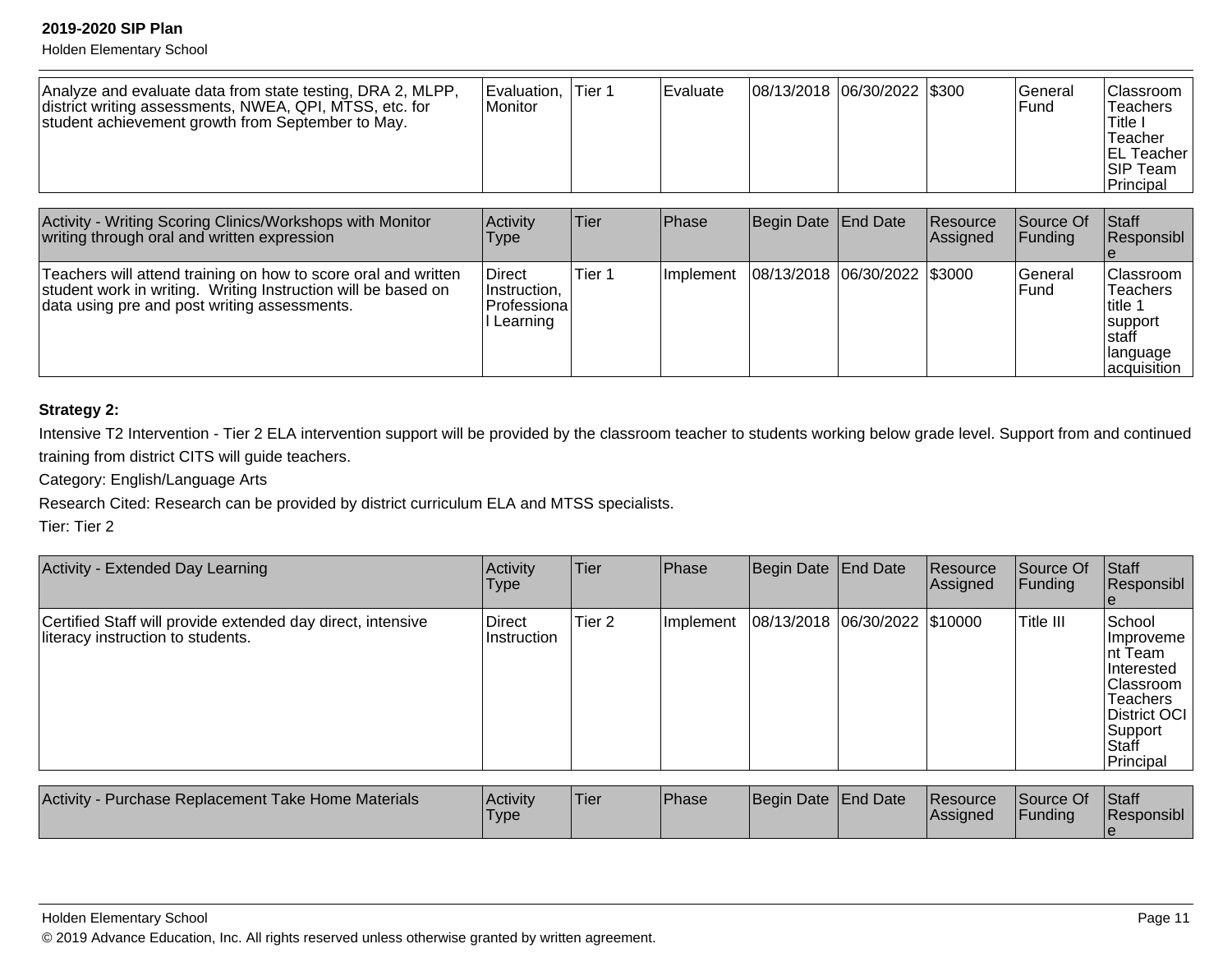Holden Elementary School

| Activity - Intensive Intervention Balanced Literacy Training                                                                                                                                                                                                                                                                                                         | Activity<br>Type               | ∣Tier | <b>Phase</b>     | Begin Date End Date          | Resource<br><b>Assigned</b> | Source Of<br><b>Funding</b>                  | Staff<br>Responsibl                                                                                                                  |
|----------------------------------------------------------------------------------------------------------------------------------------------------------------------------------------------------------------------------------------------------------------------------------------------------------------------------------------------------------------------|--------------------------------|-------|------------------|------------------------------|-----------------------------|----------------------------------------------|--------------------------------------------------------------------------------------------------------------------------------------|
| Teachers will participate in training to assist them in the<br>implementation of balanced literacy strategies.<br>Opportunities for teachers to learn about ways to increase<br>students' comprehension skills, vocabulary instruction, and<br>students' writing will be provided using various sources -<br>workshops, conferences, peer to peer observations, etc. | Professiona Tier 2<br>Learning |       | Getting<br>Ready | 08/13/2018 06/30/2022 \$5000 |                             | Title III,<br>Title I<br>Schoolwide Int Team | School<br><b>Ilmproveme</b><br><b>Interested</b><br> Classroom<br><b>Teachers</b><br>District OCI<br>Support<br>l Staff<br>Principal |

| Activity - Differentiated Instruction                                                                                               | Activity<br>Type      | Tier   | Phase     | Begin Date End Date              | Resource<br>Assigned | Source Of<br><b>Funding</b>       | Staff<br>Responsibl                                                                                                                                        |
|-------------------------------------------------------------------------------------------------------------------------------------|-----------------------|--------|-----------|----------------------------------|----------------------|-----------------------------------|------------------------------------------------------------------------------------------------------------------------------------------------------------|
| All staff involved will guide whole group, small group and one-<br>on-one instruction based on students individual literacy levels. | Direct<br>Instruction | Tier 2 | Implement | $ 08/13/2018 06/30/2022 $ \$3000 |                      | Title I<br>Schoolwide   Improveme | School<br>Int Team<br>IAII<br><b>Classroom</b><br><b>Teachers</b><br>Intervention<br><b>Staff</b><br>District OCI<br> Support<br><b>Staff</b><br>Principal |

| Activity - Evaluate for Impact                                                                                                                              | <b>Activity</b><br><b>Type</b> | lTier  | <b>Phase</b> | Begin Date   End Date         | Resource<br>Assigned | Source Of<br>IFundina.          | <b>Staff</b><br>Responsibl                                                                  |
|-------------------------------------------------------------------------------------------------------------------------------------------------------------|--------------------------------|--------|--------------|-------------------------------|----------------------|---------------------------------|---------------------------------------------------------------------------------------------|
| Evaluate data from state testing, DRA 2, MLPP, District Writing, Evaluation,<br>NWEA, etc. analyze for student achievement growth from<br>September to May. | l Monitor                      | Tier 2 | Monitor      | 08/13/2018  06/30/2022  \$300 |                      | 'Title ،<br>Schoolwide Teachers | <b>Clasroom</b><br>lTitle I<br>Teacher<br><b>EL Teacher</b><br><b>SIP Team</b><br>Principal |

Holden Elementary School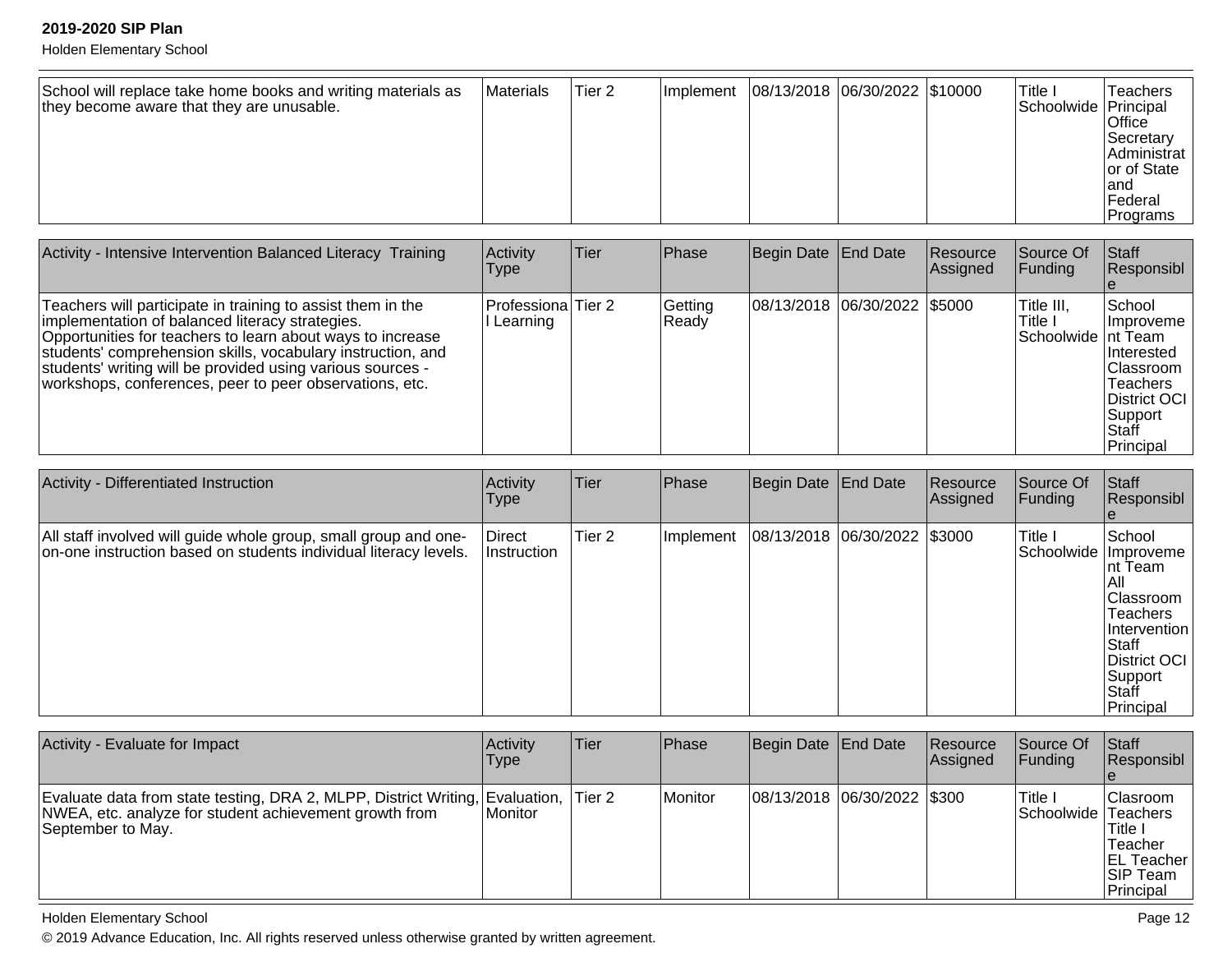Holden Elementary School

| Activity - Step Up to Writing Training                                                      | Activity<br><b>Type</b>                                                            | <b>ITier</b> | <b>Phase</b>     | Begin Date   End Date          | Resource<br>Assigned | Source Of<br> Funding              | Staff<br>Responsibl               |
|---------------------------------------------------------------------------------------------|------------------------------------------------------------------------------------|--------------|------------------|--------------------------------|----------------------|------------------------------------|-----------------------------------|
| All instructional staff will be trained on the SUTW intervention<br>program and strategies. | Academic<br> Support <br>Program,<br> Supplemen <br>Materials,<br>Getting<br>Ready | Tier 2       | Getting<br>Ready | 08/13/2018  06/30/2022  \$8000 |                      | 'Title I<br>Schoolwide   staff and | Instructiona<br><i>Iprincipal</i> |

| Activity - Purchase intervention student materials                                                                                                                                                                                                  | Activity<br>Type                                                                                 | Tier   | <b>Phase</b>     | Begin Date End Date          | Resource<br>Assigned | Source Of<br><b>Funding</b> | <b>Staff</b><br>Responsibl |
|-----------------------------------------------------------------------------------------------------------------------------------------------------------------------------------------------------------------------------------------------------|--------------------------------------------------------------------------------------------------|--------|------------------|------------------------------|----------------------|-----------------------------|----------------------------|
| All necessary student materials for at risk students will be<br>purchased in order to support the Read Naturally, SUTW, CR<br>and RM programs. Electronic devices and online programming<br>to support Tier 2 interventions will also be purchased. | Materials,<br>l Academic<br>Support<br>∣Program,<br>Supplemen<br>Materials,<br>Getting<br> Ready | Tier 2 | Getting<br>Ready | 08/13/2018 06/30/2022 \$2500 |                      | Title I<br>Schoolwide       | Principal                  |

| Activity - EL student support                                                                                        | Activity<br>Type   | Tier    | Phase | Begin Date End Date                       | Resource<br>lAssianed | <b>Source Of</b><br>IFundina | <b>Staff</b><br><b>Responsibl</b> |
|----------------------------------------------------------------------------------------------------------------------|--------------------|---------|-------|-------------------------------------------|-----------------------|------------------------------|-----------------------------------|
| LAT paraprofessional providing small group academic supports Academic<br>for students with WIDA levels of 3s and 4s. | Support<br>Program | 'Tier 2 |       | Implement   08/13/2018   06/30/2022   \$0 |                       | <b>Section 41</b>            | <b>EL Staff</b>                   |

#### **Strategy 3:**

T3 Intervention Support - Tier 2 ELA intervention support will be provided by the classroom teacher to students working below grade level. Support from and continuedtraining from district CITS will guide teachers.

The Support team (Title I teacher, LAT teacher, Resource Room teacher) will lead students in small, intensive intervention guided literacy lessons usingbalanced literacy strategies.

Quantity:

3-5 times per week small group instruction

### Quality:

1. Staff will use Corrective Reading, Reading Mastery, K-PALS, and Story Champs to provide intensive intervention and fill in gaps in learning.

Category: English/Language Arts

Research Cited: District

#### Holden Elementary School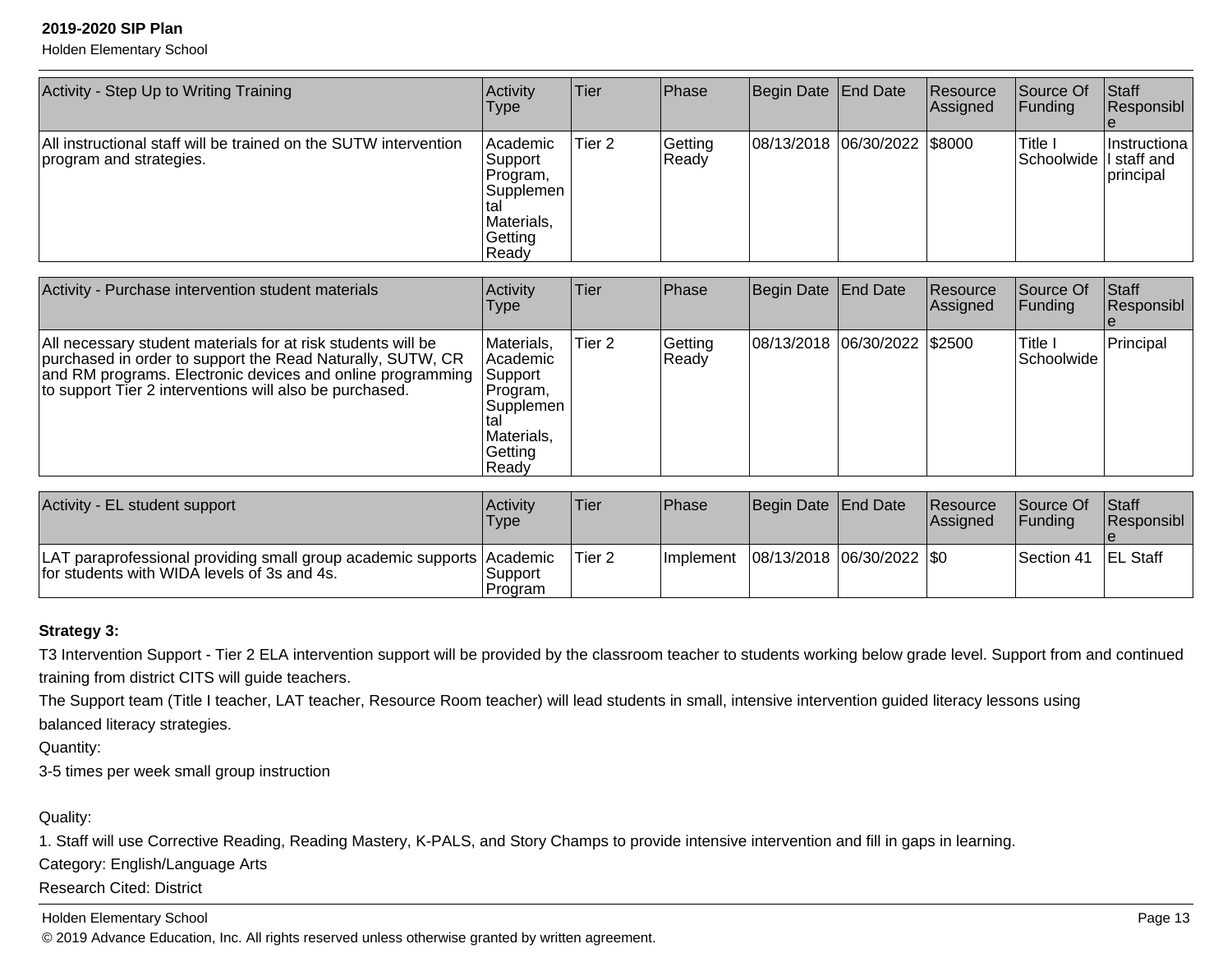Holden Elementary School

### Tier: Tier 3

| Activity - Corrective Reading and Reading Mastery                                                                                                         | Activity<br><b>Type</b>                                                                                                   | <b>Tier</b> | Phase            | Begin Date End Date          | Resource<br>Assigned | Source Of<br> Funding            | <b>Staff</b><br>Responsibl                                       |
|-----------------------------------------------------------------------------------------------------------------------------------------------------------|---------------------------------------------------------------------------------------------------------------------------|-------------|------------------|------------------------------|----------------------|----------------------------------|------------------------------------------------------------------|
| For the students where tier 2 interventions have not worked, we Academic<br>will utilize Corrective Reading and Reading Mastery<br>intervention programs. | Support<br>Program,<br>Supplemen<br>Materials,<br>∣Direct<br>Instruction,<br>Professiona<br>Learning,<br>Getting<br>Ready | Tier 3      | Getting<br>Ready | 05/14/2019 08/31/2022 \$1000 |                      | Title I<br>Schoolwide   Teachers | <b>Intervention</b><br>Resource<br>IRoom<br>Teacher<br>Principal |

| Activity - Purchase Intervention Student Materials                                                                                                                                                 | Activity<br>Type                                                                                    | Tier   | <b>Phase</b>     | Begin Date End Date |                              | <b>Resource</b><br>Assigned | lSource Of<br> Fundina        | <b>Staff</b><br>Responsibl |
|----------------------------------------------------------------------------------------------------------------------------------------------------------------------------------------------------|-----------------------------------------------------------------------------------------------------|--------|------------------|---------------------|------------------------------|-----------------------------|-------------------------------|----------------------------|
| All necessary student materials for at risk students will be<br>purchased in order to support Corrective Reading, Reading<br>Mastery, and Language for Learning/Language for Thinking<br>programs. | Materials,<br> Academic <br> Support <br>Program,<br> Supplemen<br>Materials,<br> Getting<br> Ready | Tier 3 | Getting<br>Ready |                     | 05/14/2019 08/31/2022 \$2500 |                             | <b>Title I</b><br> Schoolwide | Principal                  |

| Activity - Language for Learning/Language for Thinking                                                 | Activity<br>Type    | lTier.  | <b>Phase</b>                              | Begin Date End Date | Resource<br>Assigned | Source Of<br><b>IFunding</b> | <b>Staff</b><br><b>Responsibl</b> |
|--------------------------------------------------------------------------------------------------------|---------------------|---------|-------------------------------------------|---------------------|----------------------|------------------------------|-----------------------------------|
| Direct instruction program for EL students to bridge gaps in oral Academic<br>language and vocabulary. | Support <br>Program | lTier 3 | Implement   05/14/2019   08/31/2022   \$0 |                     |                      | <b>Section 41</b>            | <b>LAT Staff</b>                  |

# **Goal 3: Professional Learning Community**

#### **Measurable Objective 1:**

collaborate to as a professional learning community to strengthen the vertical and horizontal alignment between curriculum, instruction and assessment practices in all<br>core and elective content areas by 06/22/2018 as measu

#### Holden Elementary School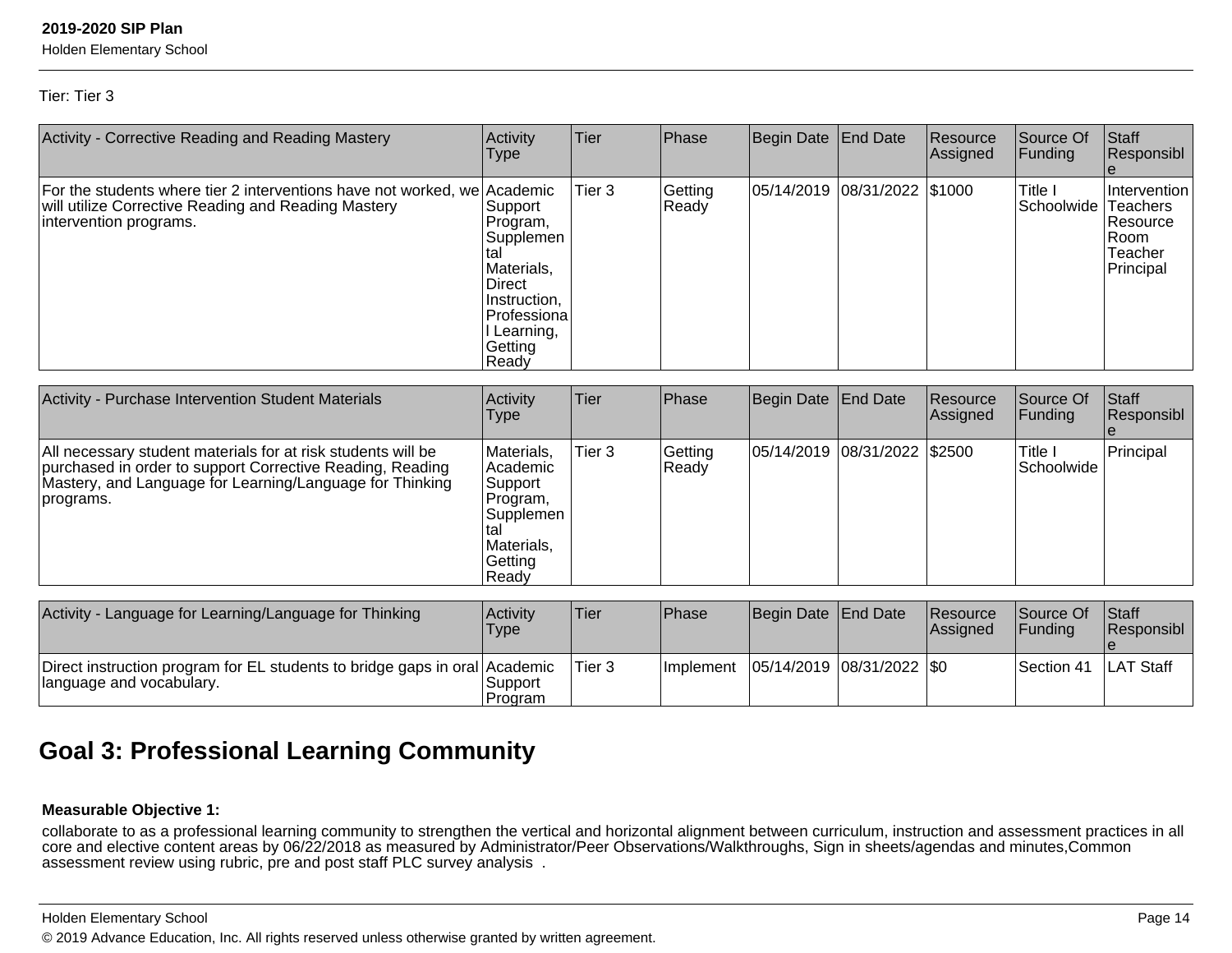Holden Elementary School

#### **Strategy 1:**

District Release Time and After School PLC Time - Warren Consolidated Schools will provide nine half day releases for teachers to meet in PLCs. Staff are also toattend six-thirteen after school PLCs. At these PLCs staff will be guided by the PLC framework:

•Staff will align instruction (lesson planning) with district curriculum and pacing guides.

•Staff will increase understanding of utilizing high-leverage, research-based instructional strategies in order to improve the impact of effective instruction on studentachievement.

•Staff will create, implement and analyze building and district-level common assessments' results to drive instruction.

•Staff will implement a MTSS process (plan for in-class and school-level intervention/enrichment) to ensure all students' growth in achievement and behavioral success.•Staff will monitor and analyze the impact of adult implementation of instructional strategies and activities on student achievement.

Category: Other - Professional Development

Research Cited: Teaching and Teacher Education

Volume 24, Issue 1, January 2008, Pages 80–91

The teachers in studies by Strahan (2003), Hollins et al. (2004), and Englert and Tarrant (1995) all had an underlying focus of improving student literacy. Bolam et al.(2005) found that in effective PLCs the "pupil learning was the foremost concern" (p. 146) and that PLCs at higher levels of development had stronger linkages betweenstudent achievement and teachers' professional learning. Similarly, two overlapping studies (Supovitz, 2002; Supovitz & Christman, 2003) powerfully demonstrated the importance of focus in teachers' collaborative actions. In their report about reform efforts in both Cincinnati and Philadelphia, the authors state that teachers who participated on teams or in small communities that focused on instructional practice reported changes in instructional culture. The teachers who reported that they didnot use designated meeting times to focus on teaching practice did not report changes in the instructional culture. These findings reinforce the importance ofpersistently pursuing an instructional focus as teachers engage in their work in learning communities.

Professional Learning Communities at Work, R. DuFour (1998); Whatever It Takes, R. DuFour (2004); Learning by Doing, T. Many (2012); Results NOW, M.Schmoker;.

Tier I: The Forgotten Tier, J. Allain (2011); Visual Learning, J. Hattie (2009); Common Formative Assessment, Bailey and Jakicic (2014).

Tier: Tier 1

| <b>Activity - Readiness Activities</b>                                                                                                                                                                                                                                   | <b>Activity</b><br>Type                                                                                    | Tier   | <b>Phase</b>     | Begin Date End Date      | Resource<br>Assigned | <b>Source Of</b><br>IFundina | <b>Staff</b><br>Responsibl       |
|--------------------------------------------------------------------------------------------------------------------------------------------------------------------------------------------------------------------------------------------------------------------------|------------------------------------------------------------------------------------------------------------|--------|------------------|--------------------------|----------------------|------------------------------|----------------------------------|
| Teachers will be trained and guided in the many facets of a<br>PLC: how to be a part of a PLC, how to focus on student<br>learning, assessments to guide instruction and key questions<br>asked in PLC teams, etc.<br>Pre PLC Survey and Data Analysis/Dialogue training | Teacher<br>lCollaborati<br>on, Direct<br>Instruction.<br>lProfessiona l<br>I Learning,<br>Getting<br>Ready | Tier 1 | Getting<br>Ready | 08/13/2018 06/30/2022 50 |                      | lGeneral<br>lFund            | IAII<br>linstructiona<br>l staff |

Holden Elementary School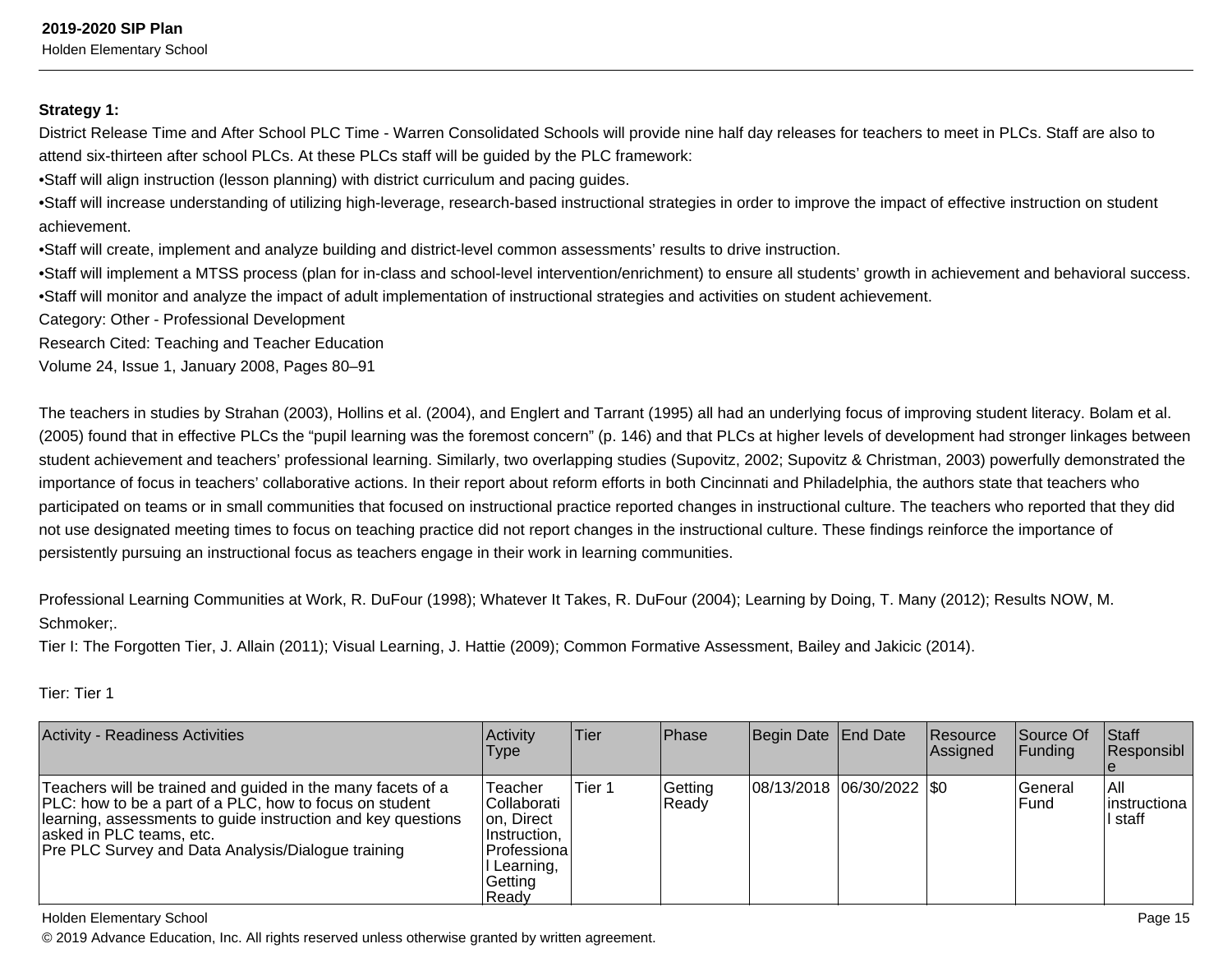Holden Elementary School

| <b>Activity - Implementation Activities</b>                                                                                                                                                                                                            | Activity<br><b>Type</b>                                                                                                                                                                            | Tier | Phase     | Begin Date End Date       | Resource<br>Assigned | Source Of<br>Funding | Start<br>Responsibl             |
|--------------------------------------------------------------------------------------------------------------------------------------------------------------------------------------------------------------------------------------------------------|----------------------------------------------------------------------------------------------------------------------------------------------------------------------------------------------------|------|-----------|---------------------------|----------------------|----------------------|---------------------------------|
| Teachers will participate in timely PLC/DSIT meetings utilizing<br>district framework and monitoring tools, continue<br>implementation of MTSS Process and intervention team<br>meetings, create, implement, analyze results of common<br>lassessments | Implementa Tier 2<br>tion,<br>Behavioral<br>Support<br>Program,<br>Academic<br> Support<br>Program,<br>lCurriculum i<br> Developme<br>∣nt, Teacher<br> Collaborati <br>∣on, Direct<br>∣Instruction |      | Implement | 08/13/2018 06/30/2022 \$0 |                      | lGeneral<br>lFund.   | All<br>Iinstructiona<br>l staff |

| <b>Activity - Monitoring</b>                 | Activity<br><b>Type</b>                                                                                              | Tier | Phase   | Begin Date End Date |                          | Resource<br>Assigned | Source Of<br>Funding | Staff<br>Responsibl   |
|----------------------------------------------|----------------------------------------------------------------------------------------------------------------------|------|---------|---------------------|--------------------------|----------------------|----------------------|-----------------------|
| Administrator/Peer Observations/Walkthroughs | Implementa Tier 1<br>tion,                                                                                           |      | Monitor |                     | 08/13/2018 06/30/2022 50 |                      | General<br> Fund     | IAII<br> instructiona |
| Sign in sheets/agendas and minutes           | Curriculum<br> Developme                                                                                             |      |         |                     |                          |                      |                      | I staff               |
| Quarterly Rpts to BOE, MDE                   | nt, Teacher<br>Collaborati                                                                                           |      |         |                     |                          |                      |                      |                       |
| Common assessment review using rubric        | lon.<br> Communic<br>ation,<br><b>Direct</b><br>Instruction,<br>Walkthroug<br>h, Monitor,<br>Professiona<br>Learning |      |         |                     |                          |                      |                      |                       |

| Activity - Analyze and Evaluate                                                                                                                                                                                                | Activity<br><b>Type</b> | Tier   | Phase            | Begin Date End Date        | <b>IResource</b><br><b>Assigned</b> | Source Of<br><b>Funding</b> | Staff<br>Responsibl                                                                                                                      |
|--------------------------------------------------------------------------------------------------------------------------------------------------------------------------------------------------------------------------------|-------------------------|--------|------------------|----------------------------|-------------------------------------|-----------------------------|------------------------------------------------------------------------------------------------------------------------------------------|
| Data analysis of common and state assessments, perception,<br>process and demographic data<br>Complete AdvancED Interim Self- Assessment<br>and Parent, Student and Staff Survey<br>Conduct Post-PLC Staff Survey and analysis | Evaluation              | Tier 1 | <b>IEvaluate</b> | 08/13/2018 06/30/2022 \\$0 |                                     | <b>IGeneral</b><br>lFund    | School<br><b>Ilmproveme</b><br>Int Team<br>l with<br>cooperation<br><b>Ifrom</b><br>linstructiona<br>I staff and<br>support<br>from DSIT |

Holden Elementary School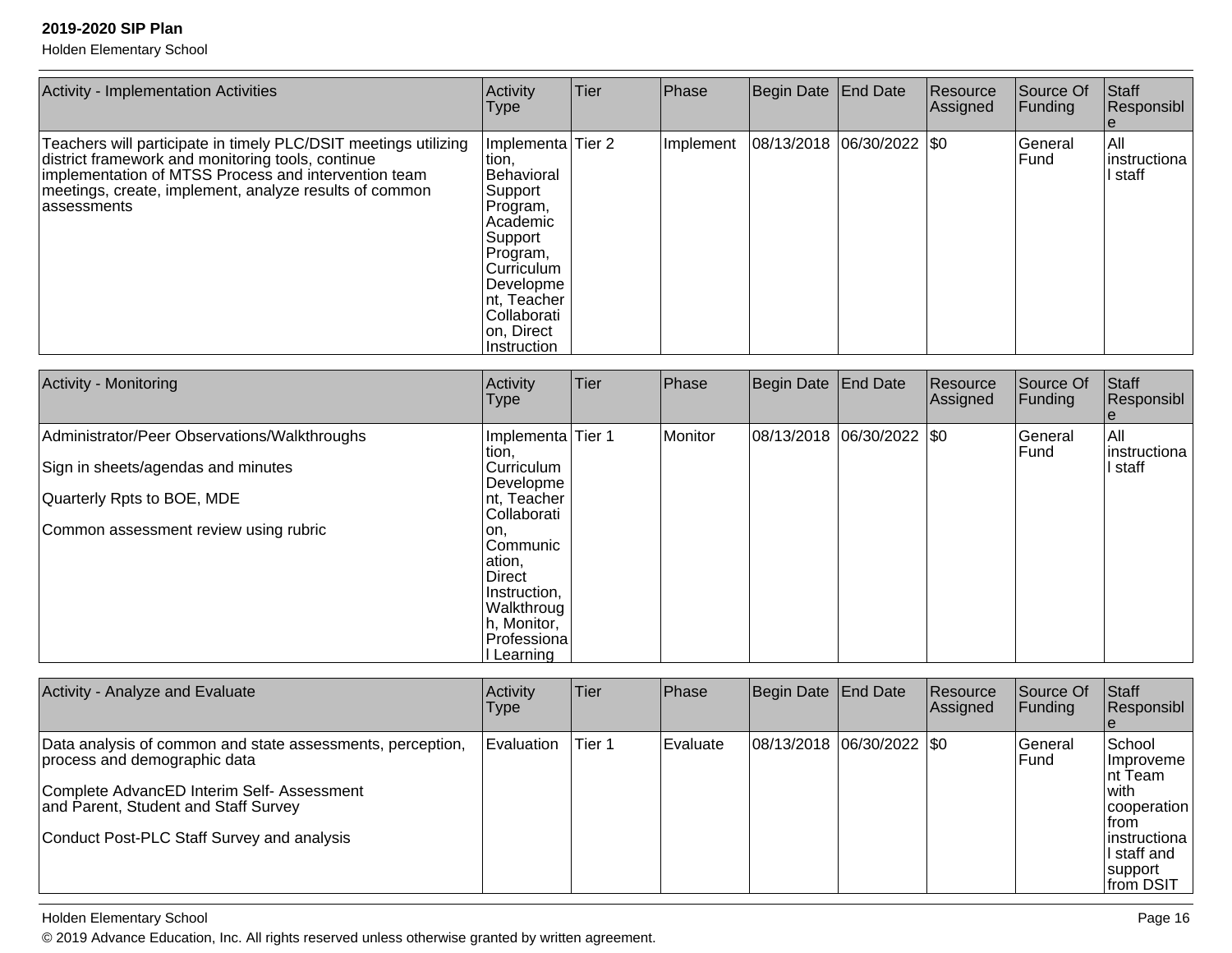Holden Elementary School

| Activity - ILC Training                                                                                                   | Activity<br>Type                                                                                                                                                 | <b>Tier</b> | Phase     | Begin Date   End Date        | Resource<br>Assigned | Source Of<br><b>Funding</b>      | $\vert$ Staff<br>Responsibl                    |
|---------------------------------------------------------------------------------------------------------------------------|------------------------------------------------------------------------------------------------------------------------------------------------------------------|-------------|-----------|------------------------------|----------------------|----------------------------------|------------------------------------------------|
| K-1 teachers will attend the four day master class with CITS<br>and 2-5 teachers will continue with monthly ILC work days | Academic<br>Support<br>Program,<br><b>Curriculum</b><br> Developme <br>Int, Teacher<br>lCollaborati<br> on, Direct_<br>Instruction,<br> Professiona <br>Learning | Tier 1      | Implement | 08/13/2018 06/30/2022 \$9000 |                      | Title I<br>Schoolwide   homeroom | aii K-5<br>Iteachers<br>Principal<br> WCS CITS |

#### **Strategy 2:**

Student and Community Behavioral Support - We will have a monthly focus on a specific behavior to help students succeed in school and beyond. We will utilize theWonderGrove videos and activities provided by the ASCD. Older students will assist in helping younger students understand what these behaviors are and look like. There will be parent communication that goes home each month.

Category: School Culture

Research Cited: Social Skills and Academic Achievement

Kathlyn M. Steedly, Ph.D., Amanda Schwartz, Ph.D., Michael Levin, M.A., & Stephen D. Luke, Ed.D. 2008

 "The classroom is one such environment children must learn to navigate. Successful learning requires students to interact closely with teachers and peers. In additionto their general importance for daily interaction, social skills can have a big impact on a child's ability to succeed in an academic setting. The classroom becomes both a training ground for development of social skills and an arena in which those skills are put to use."

How this research is implemented in our product:

WonderGrove focuses on teaching social skills and politeness. Viewing the cartoons in a classroom enhances the students' development of social skills, especially inan area where the skills can be put to use immediately.

Tier: Tier 1

| Activity - WonderGrove | <b>Activity</b><br>Type | 'Tier | Phase | Begin Date End Date |  | Resource<br><b>Assigned</b> | Source Of<br>Funding | Staff<br>Responsibl |
|------------------------|-------------------------|-------|-------|---------------------|--|-----------------------------|----------------------|---------------------|
|------------------------|-------------------------|-------|-------|---------------------|--|-----------------------------|----------------------|---------------------|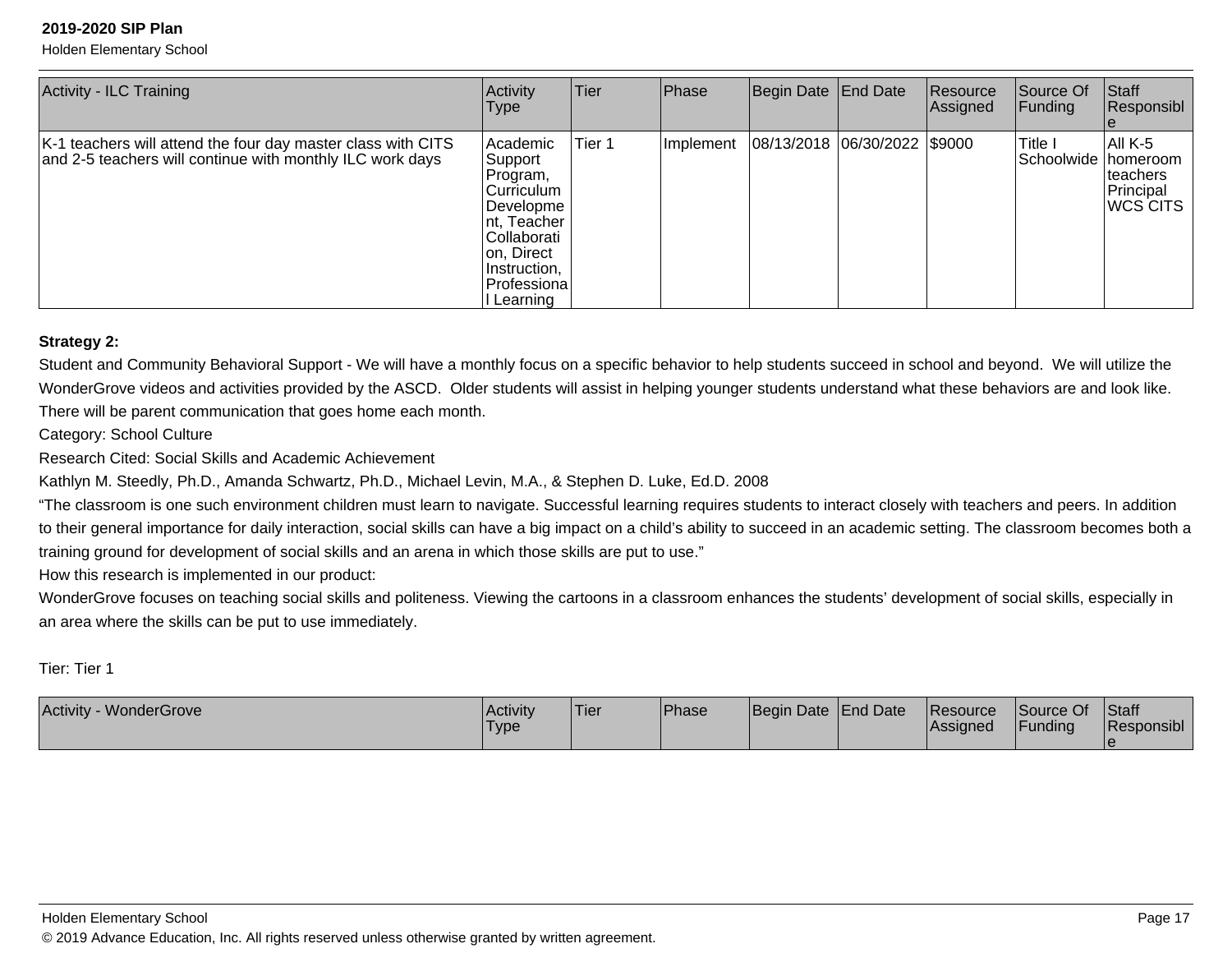| Utilizing the ASCD WonderGrove videos and activities,<br>students will focus on and build behavioral skills to help them<br>succeed in school and beyond. | Implementa Tier 1<br>tion,<br>Behavioral<br>Support<br>Program,<br> Communic<br> ation, |  | Implement   05/14/2019   08/31/2022   \$600 |  | lGeneral<br><b>IFund</b> | All Staff |
|-----------------------------------------------------------------------------------------------------------------------------------------------------------|-----------------------------------------------------------------------------------------|--|---------------------------------------------|--|--------------------------|-----------|
|                                                                                                                                                           | Community<br>Engageme<br>Int, Parent<br>Involvemen                                      |  |                                             |  |                          |           |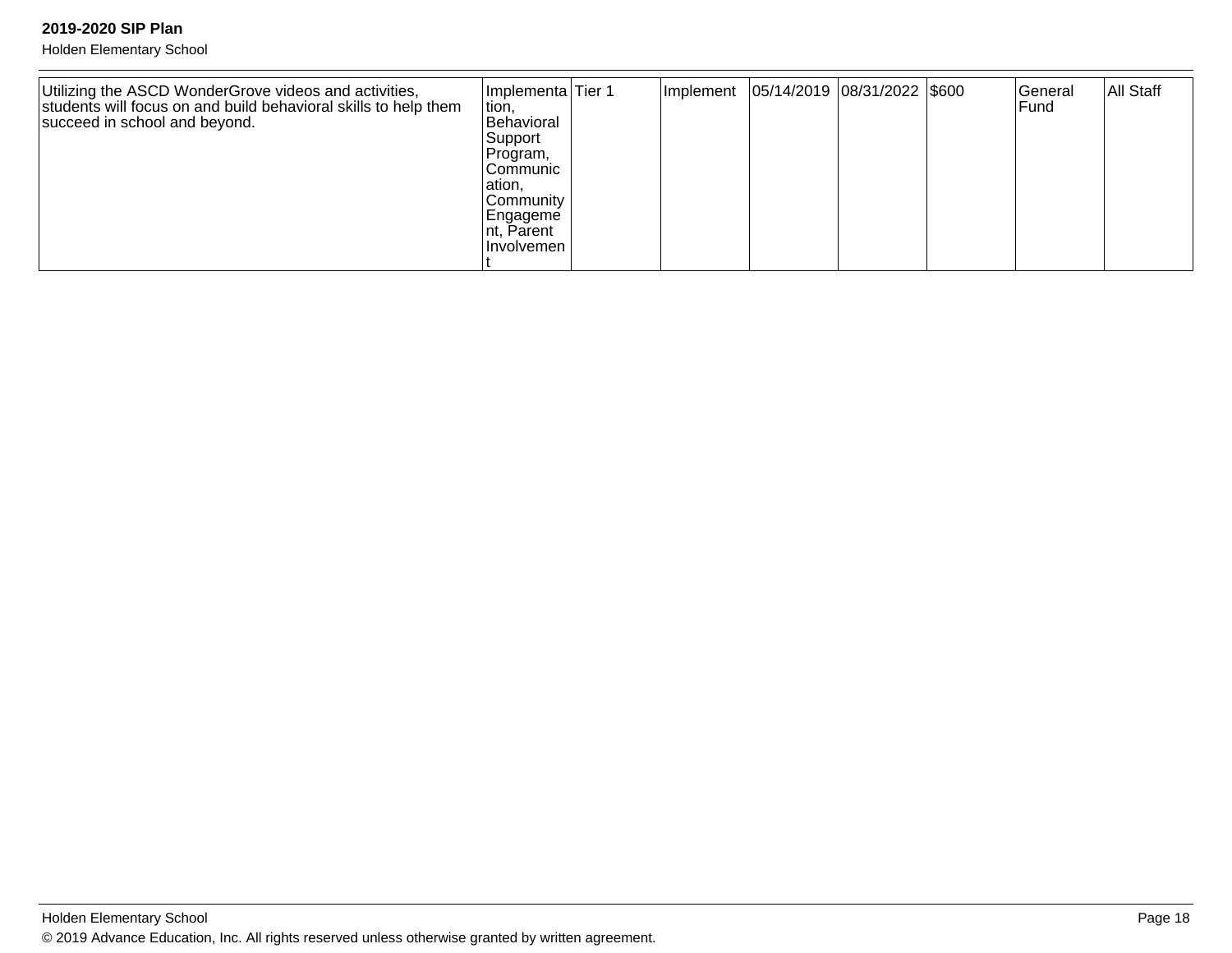# **Activity Summary by Funding Source**

### **Below is a breakdown of your activities by funding source**

### **Title I School Improvement (ISI)**

| <b>Activity Name</b>                  | <b>Activity Description</b>                                                                                                                                                                                                                   | Activity<br>Type                                                                                      | <b>Tier</b> | Phase            | Begin Date | End Date                      | Resource<br>Assigned | Staff<br>Responsibl                                                                     |
|---------------------------------------|-----------------------------------------------------------------------------------------------------------------------------------------------------------------------------------------------------------------------------------------------|-------------------------------------------------------------------------------------------------------|-------------|------------------|------------|-------------------------------|----------------------|-----------------------------------------------------------------------------------------|
| Teacher Math<br>Intervention Training | Teachers working with Tier 3 math students will<br>attend MISD math workshops                                                                                                                                                                 | Professiona Tier 3<br>Learning,<br>Getting<br>Ready                                                   |             | Getting<br>Ready | 08/13/2018 | 06/30/2022   \$1000           |                      | Title I math<br> intervention<br>Iteacher<br>Principal<br><b>Classroom</b><br> teachers |
| <b>Intensive Math</b><br>instruction  | Students in tiers 2 and 3 for math intervention will<br>receive intensive small group remedial instruction<br>using AVMR, manipulatives, games, direct<br>instruction, number talks, math tasks, math<br>journals and vocabulary development. | Materials,<br>Implementa<br>tion,<br>Academic<br>Support<br>Program,<br>Supplemen<br>tal<br>Materials | Tier 3      | Getting<br>Ready |            | 08/13/2018 06/30/2022 \\$1500 |                      | Title I math<br>lintervention<br>Iteacher,<br>Iclassroom<br>teachers.<br>principal      |

## **General Fund**

| <b>Activity Name</b>         | <b>Activity Description</b>                                                                                                                                                                                                                               | Activity<br>Type                                                                                                                                                                            | Tier | Phase     | Begin Date End Date           | Resource<br>Assigned | Staff<br>Responsibl              |
|------------------------------|-----------------------------------------------------------------------------------------------------------------------------------------------------------------------------------------------------------------------------------------------------------|---------------------------------------------------------------------------------------------------------------------------------------------------------------------------------------------|------|-----------|-------------------------------|----------------------|----------------------------------|
| Implementation<br>Activities | Teachers will participate in timely PLC/DSIT<br>meetings utilizing district framework and<br>monitoring tools, continue implementation of<br>MTSS Process and intervention team meetings,<br>create, implement, analyze results of common<br>lassessments | Implementa Tier 2<br>tion,<br>Behavioral<br>Support<br>Program,<br>Academic<br>Support<br>Program,<br>lCurriculum.<br>Developme<br>Int, Teacher<br>Collaborati<br>on, Direct<br>Instruction |      | Implement | $ 08/13/2018 06/30/2022 $ \$0 |                      | IAII<br>Iinstructiona<br>l staff |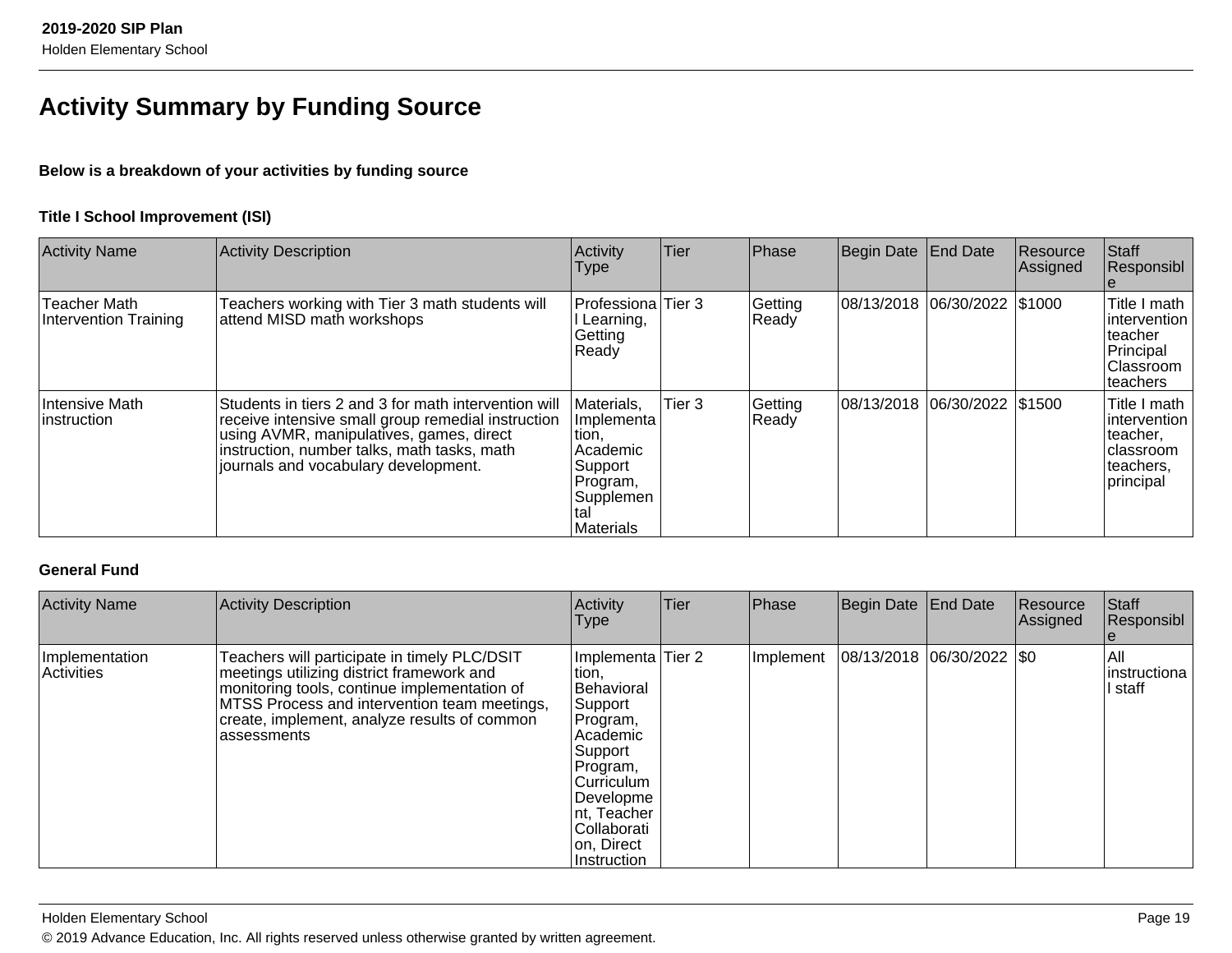| <b>School Wide Reading</b><br><b>Towers</b> | Students will complete grade level appropriate<br>reading towers showing how they are meeting the<br>state standard requirement of reading various<br>genres.                                                                                                                                                                                                                                                                                                                                                                                                                                                         | Academic<br>Support<br>Program                                                                                                             | Tier 1 | Implement |                       | 08/01/2019 06/30/2022     | \$3000 | School<br>Improveme<br>nt Team<br>Classroom<br>Teachers<br>Principal |
|---------------------------------------------|-----------------------------------------------------------------------------------------------------------------------------------------------------------------------------------------------------------------------------------------------------------------------------------------------------------------------------------------------------------------------------------------------------------------------------------------------------------------------------------------------------------------------------------------------------------------------------------------------------------------------|--------------------------------------------------------------------------------------------------------------------------------------------|--------|-----------|-----------------------|---------------------------|--------|----------------------------------------------------------------------|
| <b>Checklist for Monitoring</b>             | Through the ILC process, monitor, collect, and<br>analyze student achievement data and teacher<br>implementation data.                                                                                                                                                                                                                                                                                                                                                                                                                                                                                                | Monitor                                                                                                                                    | Tier 1 | Monitor   | 08/01/2019 06/30/2022 |                           | \$200  | Classroom<br>Teachers,<br>SIP Team<br>land<br>Principal              |
| Reading/Writing in<br>Social Studies        | Teachers will link CCSS Language Arts with<br>Social Studies standards. For example, students<br>will read Social Studies leveled books in small,<br>guided reading groups on concepts such as: using<br>maps, charts, timelines, graphs, cause and effect,<br>money, economics, trade, military, American<br>historical facts, etc. and will use written language<br>to explain, compare, contrast, investigate and<br>report on their learning in the following area:<br>Economics<br>History<br>Democratic Core Values<br><b>Social Sciences</b><br>Community<br>Government<br><b>Patriotic Symbols</b><br>Careers | Direct<br>Instruction                                                                                                                      | Tier 1 | Implement |                       | 08/13/2018 06/30/2022 \$0 |        | $K-5$<br>Teachers                                                    |
| <b>Checklist for Monitoring</b>             | Through the ILC/PLC/MTSS processes, monitor,<br>collect, and analyze student achievement data<br>and teacher implementation data.                                                                                                                                                                                                                                                                                                                                                                                                                                                                                     | Monitor                                                                                                                                    | Tier 1 | Monitor   |                       | 08/13/2018 06/30/2022     | \$200  | Classroom<br>Teachers<br>SIP Team<br>Principal                       |
| WonderGrove                                 | Utilizing the ASCD WonderGrove videos and<br>activities, students will focus on and build<br>behavioral skills to help them succeed in school<br>and beyond.                                                                                                                                                                                                                                                                                                                                                                                                                                                          | Implementa Tier 1<br>tion,<br>Behavioral<br>Support<br>Program,<br>Communic<br>ation,<br>Community<br>Engageme<br>nt, Parent<br>Involvemen |        | Implement | 05/14/2019 08/31/2022 |                           | \$600  | All Staff                                                            |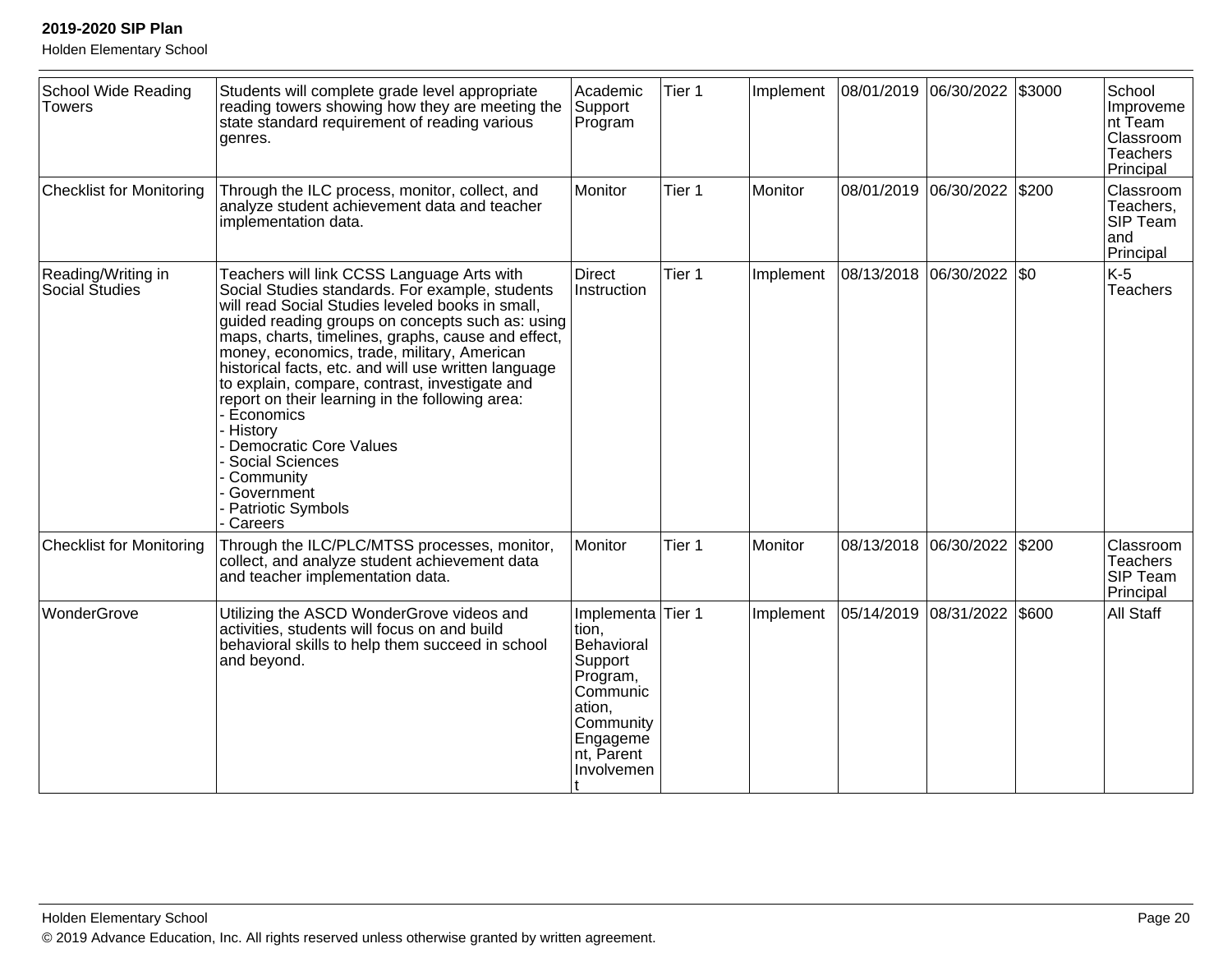| Reading/Writing in<br>Science  | Teachers will link CCSS Language Arts with<br>NGSS Science standards.<br>For example, students will read leveled Science<br>books in small guided reading groups on<br>measuring volume, mass, distance, charts,<br>graphs, patterns, electricity, forces, motion, light<br>and spectrum, and will use written language to<br>explain, compare, contrast, investigate and report<br>on their learning in the three Science content<br>areas:<br>-Physical<br>-Earth<br>-Life                                                                                                                                                                         | <b>Direct</b><br>Instruction                                                                                                                                                                         | Tier 1 | Implement | 08/13/2018 06/30/2022 50 |                    |        | $K-5$<br><b>Teachers</b>                                                                                                      |
|--------------------------------|------------------------------------------------------------------------------------------------------------------------------------------------------------------------------------------------------------------------------------------------------------------------------------------------------------------------------------------------------------------------------------------------------------------------------------------------------------------------------------------------------------------------------------------------------------------------------------------------------------------------------------------------------|------------------------------------------------------------------------------------------------------------------------------------------------------------------------------------------------------|--------|-----------|--------------------------|--------------------|--------|-------------------------------------------------------------------------------------------------------------------------------|
| Parent Literacy<br>Involvement | The SIP team, with support from staff, will create<br>and implement family friendly literacy events that<br>will provide modeling for parents on how to:<br>1. read/write along with their child(ren)<br>2. ask appropriate comprehension questions<br>3. select "good fit" books with your child<br>4. utilize the on-line subscriptions by providing<br>take home assorted electronic devices<br>5. assist their child in becoming an independent<br>reader/writer<br>6. Parent Portal training to assist parents in<br>monitoring student academic progress<br>7. technology days for parents to learn on line<br>programs and electronic devices | Extra<br>Curricular,<br>Academic<br>Support<br>Program,<br>Community<br>Engageme<br>nt, Parent<br>Involvemen                                                                                         | Tier 1 | Implement | 08/13/2018               | 06/30/2022         | \$3000 | School<br>Improveme<br>nt Team<br>Interested<br>Classroom<br><b>Teachers</b><br>District OCI<br>Support<br>Staff<br>Principal |
| Evaluate for Impact            | Analyze and evaluate data from state testing, DRA Evaluation,<br>2, MLPP, district writing assessments, NWEA,<br>QPI, MTSS, etc. for student achievement growth<br>from September to May.                                                                                                                                                                                                                                                                                                                                                                                                                                                            | Monitor                                                                                                                                                                                              | Tier 1 | Evaluate  | 08/13/2018               | 06/30/2022         | \$300  | Classroom<br><b>Teachers</b><br>Title I<br>Teacher<br><b>EL Teacher</b><br>SIP Team<br>Principal                              |
| Monitoring                     | Administrator/Peer Observations/Walkthroughs<br>Sign in sheets/agendas and minutes<br>Quarterly Rpts to BOE, MDE<br>Common assessment review using rubric                                                                                                                                                                                                                                                                                                                                                                                                                                                                                            | Implementa<br>tion.<br>Curriculum<br>Developme<br>nt, Teacher<br>Collaborati<br>on.<br>Communic<br>ation,<br><b>Direct</b><br>Instruction.<br>Walkthroug<br>h, Monitor,<br>Professiona<br>I Learning | Tier 1 | Monitor   | 08/13/2018               | $ 06/30/2022 $ \$0 |        | All<br>instructiona<br>I staff                                                                                                |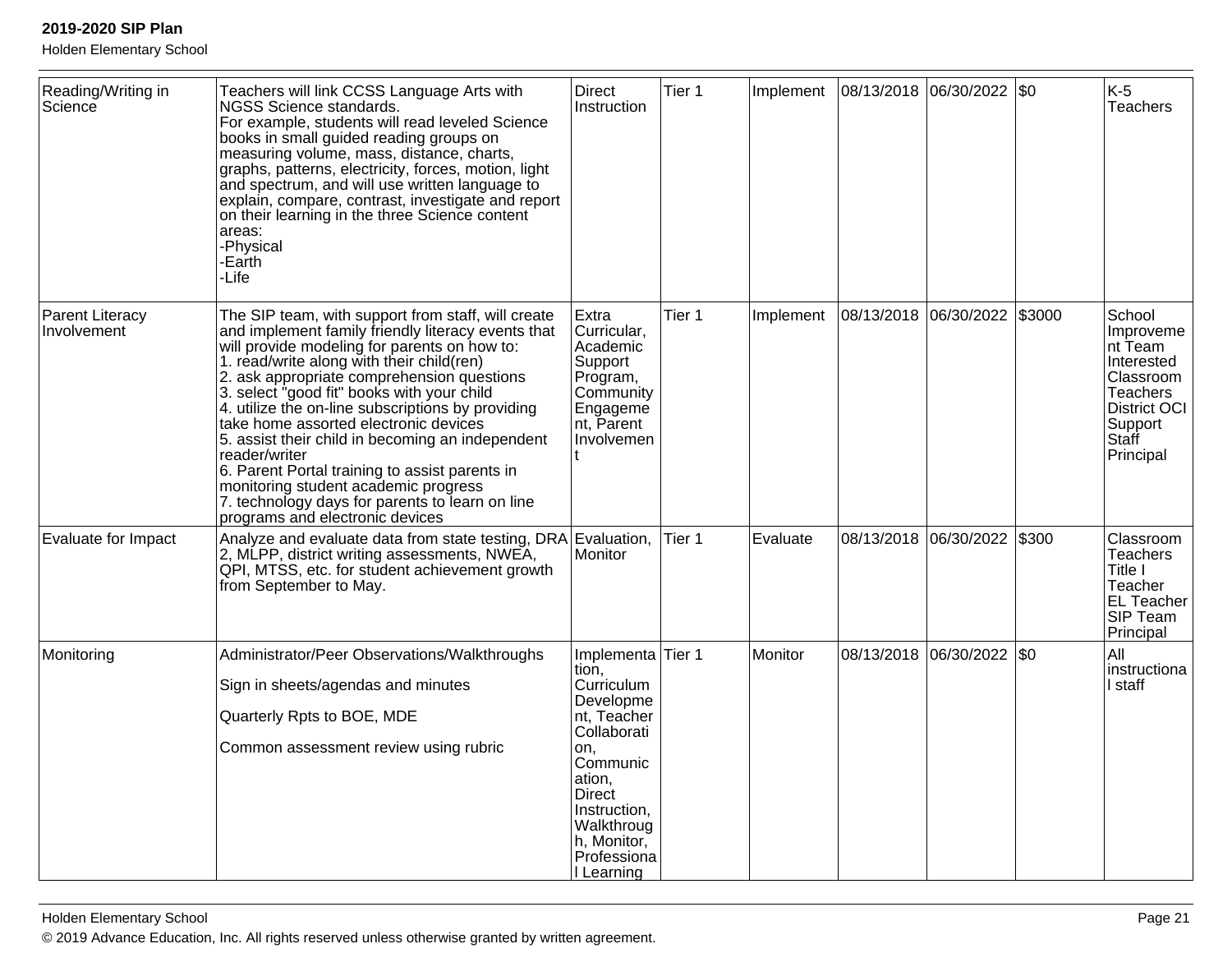| Math in Science                                             | Teachers will link CCSS Math with NGSS Science<br>standards. For example, students will use<br>mathematical concepts when measuring volume,<br>mass, distance, charts, graphs, patterns,<br>electricity, forces, motion, light and spectrum, etc.                                          | Direct<br>Instruction                                                                   | Tier 1            | Implement        | 08/01/2019 06/30/2022   \$0 |                              |        | $K-5$<br><b>Teachers</b>                                                                                                              |
|-------------------------------------------------------------|--------------------------------------------------------------------------------------------------------------------------------------------------------------------------------------------------------------------------------------------------------------------------------------------|-----------------------------------------------------------------------------------------|-------------------|------------------|-----------------------------|------------------------------|--------|---------------------------------------------------------------------------------------------------------------------------------------|
| <b>Readiness Activities</b>                                 | Teachers will be trained and guided in the many<br>facets of a PLC: how to be a part of a PLC, how to Collaborati<br>focus on student learning, assessments to guide<br>instruction and key questions asked in PLC teams,<br>etc.<br>Pre PLC Survey and Data Analysis/Dialogue<br>training | Teacher<br>on, Direct<br>Instruction,<br>Professiona<br>I Learning,<br>Getting<br>Ready | Tier 1            | Getting<br>Ready |                             | 08/13/2018 06/30/2022 \$0    |        | All<br>instructiona<br>I staff                                                                                                        |
| Evaluate for Impact                                         | Evaluate data from common building/district<br>assessments, M-STEP, NWEA, ILC, etc. Analyze<br>for student achievement growth from August to<br>May.                                                                                                                                       | Evaluation,<br>Monitor                                                                  | Tier 1            | Evaluate         |                             | 08/13/2018 06/30/2022        | \$300  | Classroom<br>Teachers,<br>Title I<br>Teacher,<br>lel<br>Teacher,<br>SIP Team,<br>Principal                                            |
|                                                             | Differentiated Instruction Teachers will guide whole group, small group and<br>one-on-one instruction based on students<br>individual reading/writing levels.                                                                                                                              | Direct<br>Instruction                                                                   | Tier 1            | Implement        |                             | 08/13/2018  06/30/2022       | \$3000 | School<br>Improveme<br>Int Team<br>Interested<br>Classroom<br><b>Teachers</b><br><b>District OCI</b><br>Support<br>Staff<br>Principal |
| Purchase Training and<br>Implementation<br><b>Materials</b> | Purchase ILC and AVMR training through the<br>MISD and CITS. In addition, we want to purchase<br>release time for teachers to hold critical PLC<br>conversations across grade levels.                                                                                                      | Supplemen<br>Ital<br><b>Materials</b>                                                   | Tier 1            | Getting<br>Ready |                             | 08/01/2019 06/30/2022 \$2000 |        | Classroom<br>teachers<br>land<br>principal                                                                                            |
| Math in Social Studies                                      | Teachers will link CCSS Math with Social Studies<br>standards. For example, students will use<br>mathematical concepts when using maps, charts,<br>timelines, graphs, cause and effect, money,<br>economics, trade, military, American historical<br>facts, etc.                           | <b>Direct</b><br>Instruction                                                            | Tier <sub>1</sub> | Implement        |                             | 08/13/2018  06/30/2022  \$0  |        | K-5 Staff<br><b>CITS</b>                                                                                                              |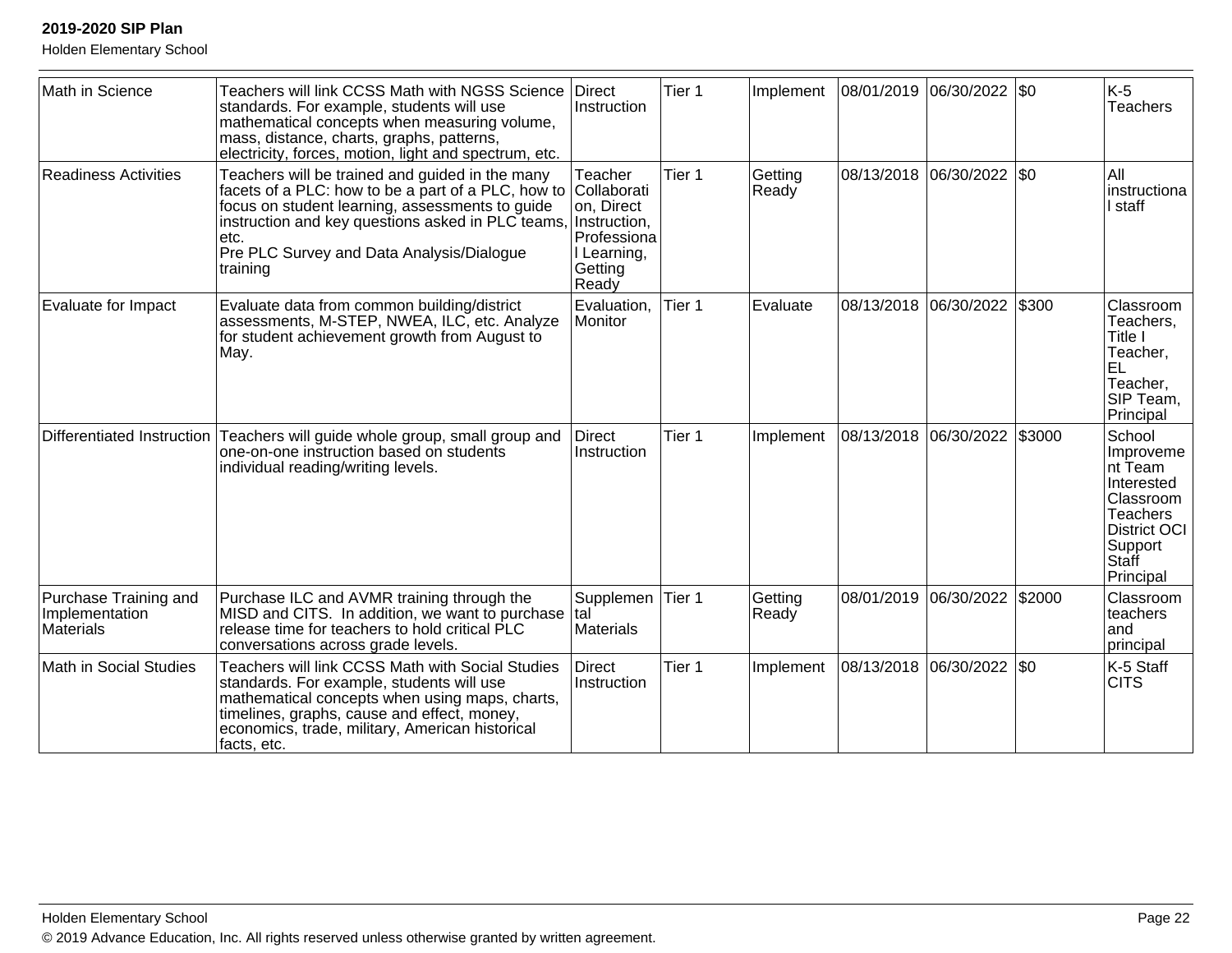Holden Elementary School

| Literacy Effort &<br><b>Recognition Program</b>                                                               | Students will partake in various activities to<br>recognize effort and encourage reading/writing<br>practice at home such as: March is Reading<br>Month, Moby Max, Reading A to Z, learning<br>experiences, author visits, etc.                                                                                                                                                                                                                                                                                         | Academic<br>Support<br>Program                                            | Tier 1 | Monitor          |            | 08/13/2018 06/30/2022         | \$3000 | School<br>Improveme<br>Int Team<br>Classroom<br>Teachers<br>Media<br>Specialist<br>District OCI<br>Support<br>Staff<br>Principal |
|---------------------------------------------------------------------------------------------------------------|-------------------------------------------------------------------------------------------------------------------------------------------------------------------------------------------------------------------------------------------------------------------------------------------------------------------------------------------------------------------------------------------------------------------------------------------------------------------------------------------------------------------------|---------------------------------------------------------------------------|--------|------------------|------------|-------------------------------|--------|----------------------------------------------------------------------------------------------------------------------------------|
| Purchase Training and<br>Implementation<br>Materials                                                          | Training and instructional materials will be<br>purchased to implement balanced literacy<br>instruction strategies. Teachers will participate in<br>training to assist them in using the balanced<br>literacy strategies. Supply purchases will include<br>post its, notebooks, leveled books, read aloud<br>materials, markers, pencils, paper, construction<br>paper, highlighters, flashcards, dry erase markers,<br>flip charts, easel pads, Common Core flipcharts,<br>laminate, visual posters, printer ink, etc. | <b>Materials</b>                                                          | Tier 1 | Getting<br>Ready |            | 08/13/2018 06/30/2022 \$18000 |        | Holden<br>staff<br>members<br>District<br>Support<br>Staff<br>Principal                                                          |
| Analyze and Evaluate                                                                                          | Data analysis of common and state assessments,<br>perception, process and demographic data<br>Complete AdvancED Interim Self- Assessment<br>and Parent, Student and Staff Survey<br>Conduct Post-PLC Staff Survey and analysis                                                                                                                                                                                                                                                                                          | Evaluation                                                                | Tier 1 | Evaluate         |            | 08/13/2018  06/30/2022  \$0   |        | School<br>Improveme<br>Int Team<br>with<br>cooperation<br>from<br>instructiona<br>I staff and<br>support<br>from DSIT            |
| Parent Involvement<br>Activities, Title I Parent<br>Meetings, Day Parent<br>Workshops                         | Teachers and support staff will provide parent<br>workshops, Parent Involvement Days, Numbers<br>Day and Parent Portal training to assist parents in<br>utilizing tools that students are using in school to<br>reinforce math strategies. Kindles, tablets, V-tech<br>and assorted other technology devices will be<br>provided parents so that they can have students<br>practice at home on line programming purchased<br>by Title I.                                                                                | Extra<br>Curricular,<br>Community<br>Engageme<br>nt, Parent<br>Involvemen | Tier 1 | Implement        | 08/13/2018 | 06/30/2022                    | \$5000 | SIP Team,<br>Classroom<br>Teachers,<br>Principal                                                                                 |
| <b>Writing Scoring</b><br>Clinics/Workshops with<br>Monitor writing through<br>oral and written<br>expression | Teachers will attend training on how to score oral<br>and written student work in writing. Writing<br>Instruction will be based on data using pre and<br>post writing assessments.                                                                                                                                                                                                                                                                                                                                      | <b>Direct</b><br>Instruction,<br>Professiona<br>I Learning                | Tier 1 | Implement        |            | 08/13/2018 06/30/2022 \$3000  |        | Classroom<br><b>Teachers</b><br>title 1<br>support<br>Istaff<br>language<br>acquisition                                          |

### **Title I Schoolwide**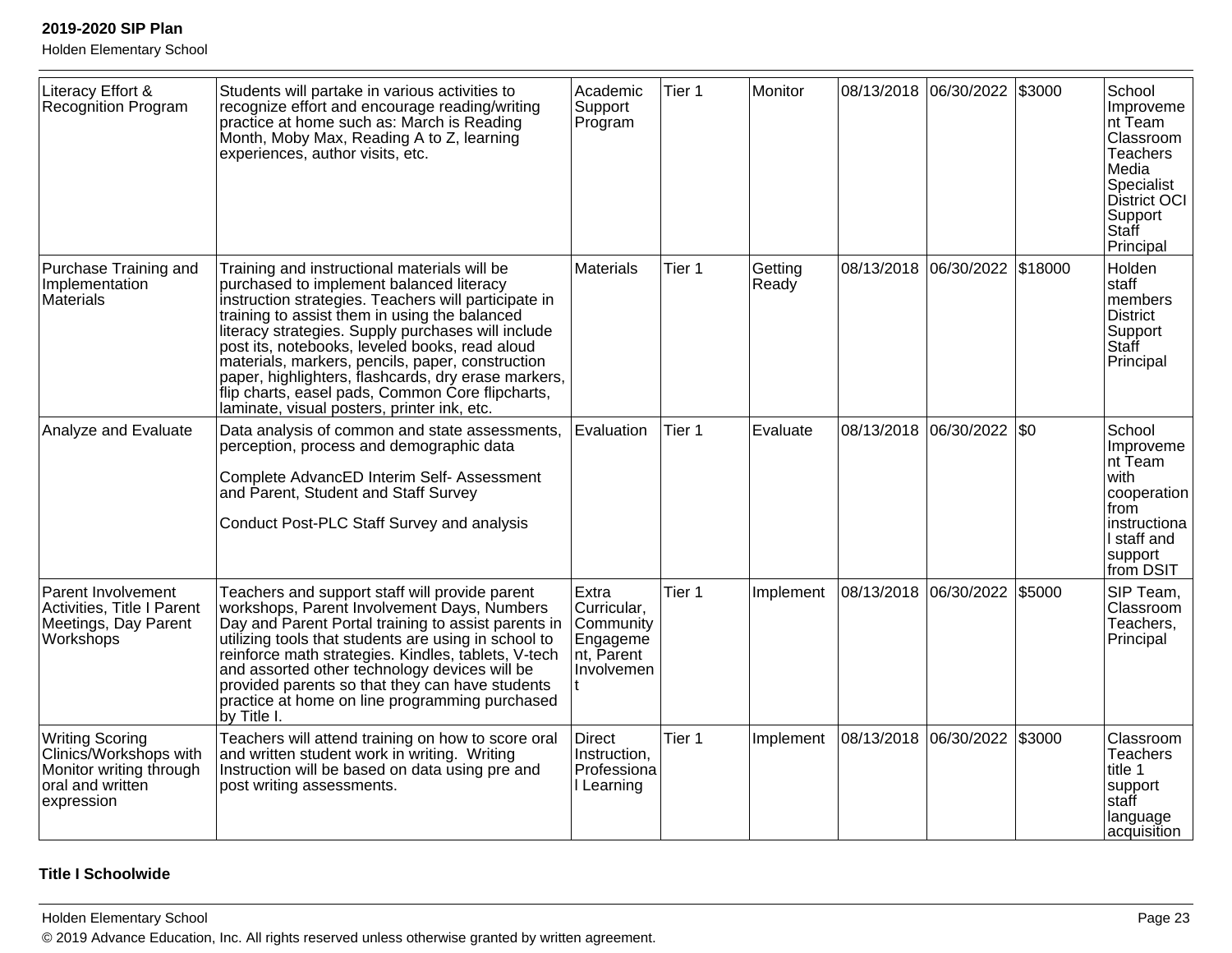| <b>Activity Name</b>                                           | <b>Activity Description</b>                                                                                                                                                                                                                                                                                                                                                                                                                                                                                                                                                                                                                          | Activity<br><b>Type</b>                                                                                                                             | <b>Tier</b>       | Phase            | Begin Date | <b>End Date</b>   | Resource<br>Assigned | Staff<br>Responsibl                                                                                                      |
|----------------------------------------------------------------|------------------------------------------------------------------------------------------------------------------------------------------------------------------------------------------------------------------------------------------------------------------------------------------------------------------------------------------------------------------------------------------------------------------------------------------------------------------------------------------------------------------------------------------------------------------------------------------------------------------------------------------------------|-----------------------------------------------------------------------------------------------------------------------------------------------------|-------------------|------------------|------------|-------------------|----------------------|--------------------------------------------------------------------------------------------------------------------------|
| ILC Training                                                   | K-1 teachers will attend the four day master class<br>with CITS and 2-5 teachers will continue with<br>monthly ILC work days                                                                                                                                                                                                                                                                                                                                                                                                                                                                                                                         | Academic<br>Support<br>Program,<br>Curriculum<br>Developme<br>nt, Teacher<br>Collaborati<br>on, Direct<br>Instruction,<br>Professiona<br>I Learning | Tier 1            | Implement        | 08/13/2018 | 06/30/2022 \$9000 |                      | All K-5<br>homeroom<br>teachers<br>Principal<br>WCS CITS                                                                 |
| Intensive Intervention<br><b>Balanced Literacy</b><br>Training | Teachers will participate in training to assist them<br>in the implementation of balanced literacy<br>strategies.<br>Opportunities for teachers to learn about ways to<br>increase students' comprehension skills,<br>vocabulary instruction, and students' writing will be<br>provided using various sources - workshops,<br>conferences, peer to peer observations, etc.                                                                                                                                                                                                                                                                           | Professiona Tier 2<br>I Learning                                                                                                                    |                   | Getting<br>Ready | 08/13/2018 | 06/30/2022        | \$3000               | School<br>Improveme<br>∣nt Team<br>Interested<br> Classroom<br>Teachers<br>District OCI<br>Support<br>Staff<br>Principal |
| Evaluate for Impact                                            | Evaluate data from common building/district<br>assessments, M-STEP, AVMR, ILC, etc. Analyze<br>for student achievement growth from August to<br>May.                                                                                                                                                                                                                                                                                                                                                                                                                                                                                                 | Evaluation,<br>Monitor                                                                                                                              | Tier <sub>2</sub> | Evaluate         | 08/13/2018 | 06/30/2022 \$300  |                      | Classroom<br><b>Teachers</b><br>Title I<br>Teacher<br><b>ELL</b><br>Teacher<br><b>CITS</b><br>SIP Team<br>Principal      |
| Parent Literacy<br>Involvement                                 | The SIP team, with support from staff, will create<br>and implement family friendly literacy events that<br>will provide modeling for parents on how to:<br>1. read/write along with their child(ren)<br>2. ask appropriate comprehension questions<br>3. select "good fit" books with your child<br>4. utilize the on-line subscriptions by providing<br>take home assorted electronic devices<br>5. assist their child in becoming an independent<br>reader/writer<br>6. Parent Portal training to assist parents in<br>monitoring student academic progress<br>7. technology days for parents to learn on line<br>programs and electronic devices | Extra<br>Curricular,<br>Academic<br>Support<br>Program,<br>Community<br>Engageme<br>nt, Parent<br>Involvemen                                        | Tier 1            | Implement        | 08/13/2018 | 06/30/2022        | \$5000               | School<br>Improveme<br>∣nt Team<br>Interested<br>Classroom<br>Teachers<br>District OCI<br>Support<br>Staff<br>Principal  |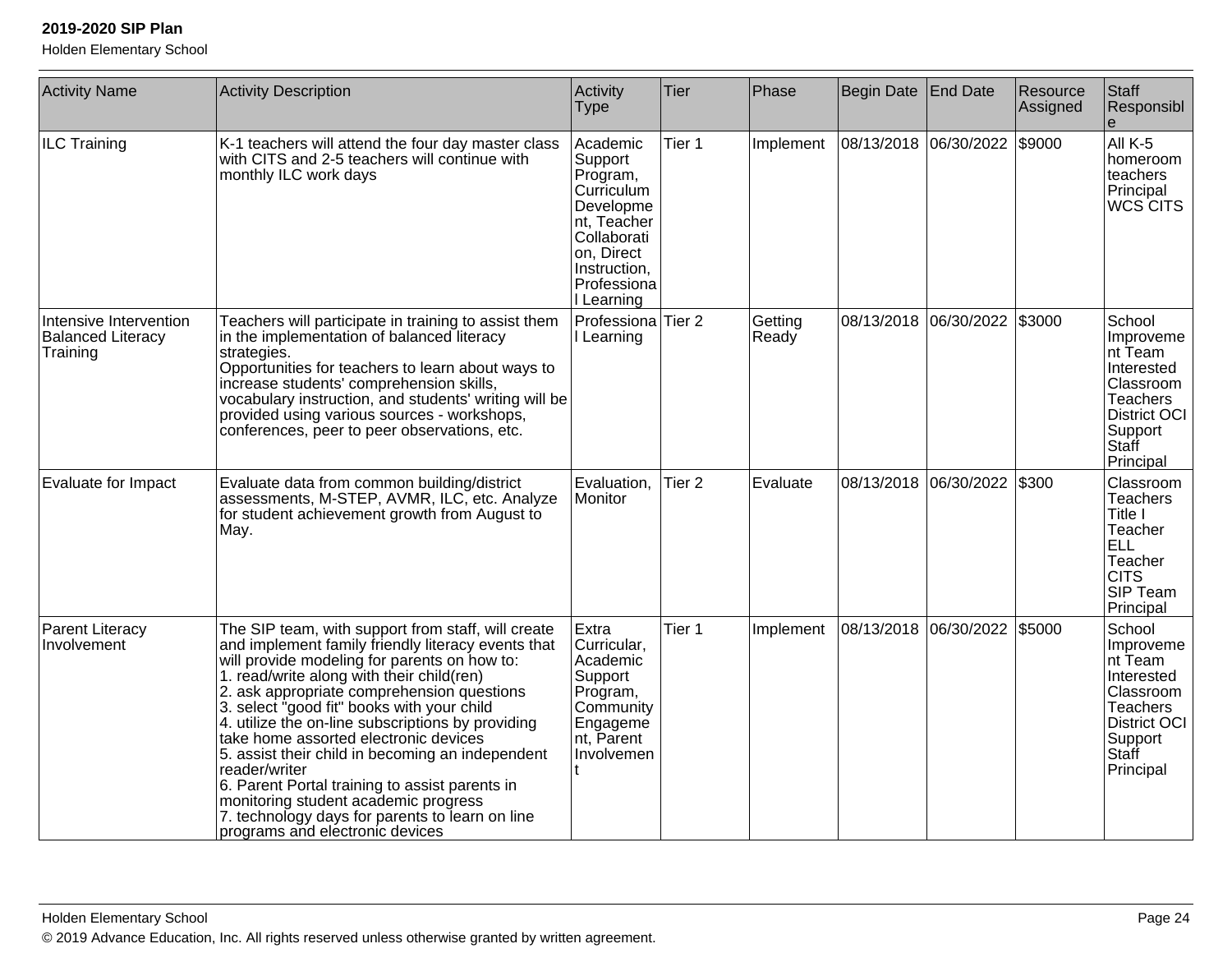| <b>Purchase Replacement</b><br><b>Take Home Materials</b> | School will replace take home books and writing<br>materials as they become aware that they are<br>unusable.                                                                                                                                              | Materials                                                                                           | Tier <sub>2</sub> | Implement        |            | 08/13/2018 06/30/2022         | \$10000 | <b>Teachers</b><br>Principal<br>Office<br>Secretary<br>Administrat<br>or of State<br>and<br>Federal<br>Programs |
|-----------------------------------------------------------|-----------------------------------------------------------------------------------------------------------------------------------------------------------------------------------------------------------------------------------------------------------|-----------------------------------------------------------------------------------------------------|-------------------|------------------|------------|-------------------------------|---------|-----------------------------------------------------------------------------------------------------------------|
| <b>Extended Day Learning</b>                              | Students will be offered extended day learning<br>programs in math to reinforce and remediate state<br>curriculum.                                                                                                                                        | Academic<br>Support<br>Program                                                                      | Tier 1            | Implement        |            | 08/13/2018 06/30/2022 \$15000 |         | Classroom<br>teachers<br>Principal<br>CITS<br>Interested<br>School<br>Staff                                     |
| Evaluate for Impact                                       | Evaluate data from state testing, DRA 2, MLPP,<br>District Writing, NWEA, etc. analyze for student<br>achievement growth from September to May.                                                                                                           | Evaluation,<br>Monitor                                                                              | Tier <sub>2</sub> | Monitor          |            | 08/13/2018 06/30/2022         | \$300   | Clasroom<br><b>Teachers</b><br>Title I<br>Teacher<br><b>EL Teacher</b><br>SIP Team<br>Principal                 |
| Purchase Intervention<br><b>Student Materials</b>         | All necessary student materials for at risk students<br>will be purchased in order to support Corrective<br>Reading, Reading Mastery, and Language for<br>Learning/Language for Thinking programs.                                                        | Materials,<br>Academic<br>Support<br>Program,<br>Supplemen<br>tal<br>Materials,<br>Getting<br>Ready | Tier <sub>3</sub> | Getting<br>Ready | 05/14/2019 | 08/31/2022                    | \$2500  | Principal                                                                                                       |
| Purchase intervention<br>student materials                | All necessary student materials for at risk students<br>will be purchased in order to support the Read<br>Naturally, SUTW, CR and RM programs.<br>Electronic devices and online programming to<br>support Tier 2 interventions will also be<br>purchased. | Materials,<br>Academic<br>Support<br>Program,<br>Supplemen<br>tal<br>Materials,<br>Getting<br>Ready | Tier <sub>2</sub> | Getting<br>Ready | 08/13/2018 | 06/30/2022                    | \$2500  | Principal                                                                                                       |
| <b>Small Group Instruction</b><br>Training                | AVMR and ongoing math PLC/ILC training for<br>Classroom Teachers, Title I Teachers, Language<br>Acquisition Teacher and paraprofessionals will be<br>provided on ways to implement small group<br>instruction at students' ability level.                 | Professiona<br>I Learning                                                                           | Tier 2            | Getting<br>Ready |            | 08/13/2018 06/30/2022         | \$3000  | <b>Teachers</b><br>and<br>Principal<br>and<br>Contracted<br>Persons                                             |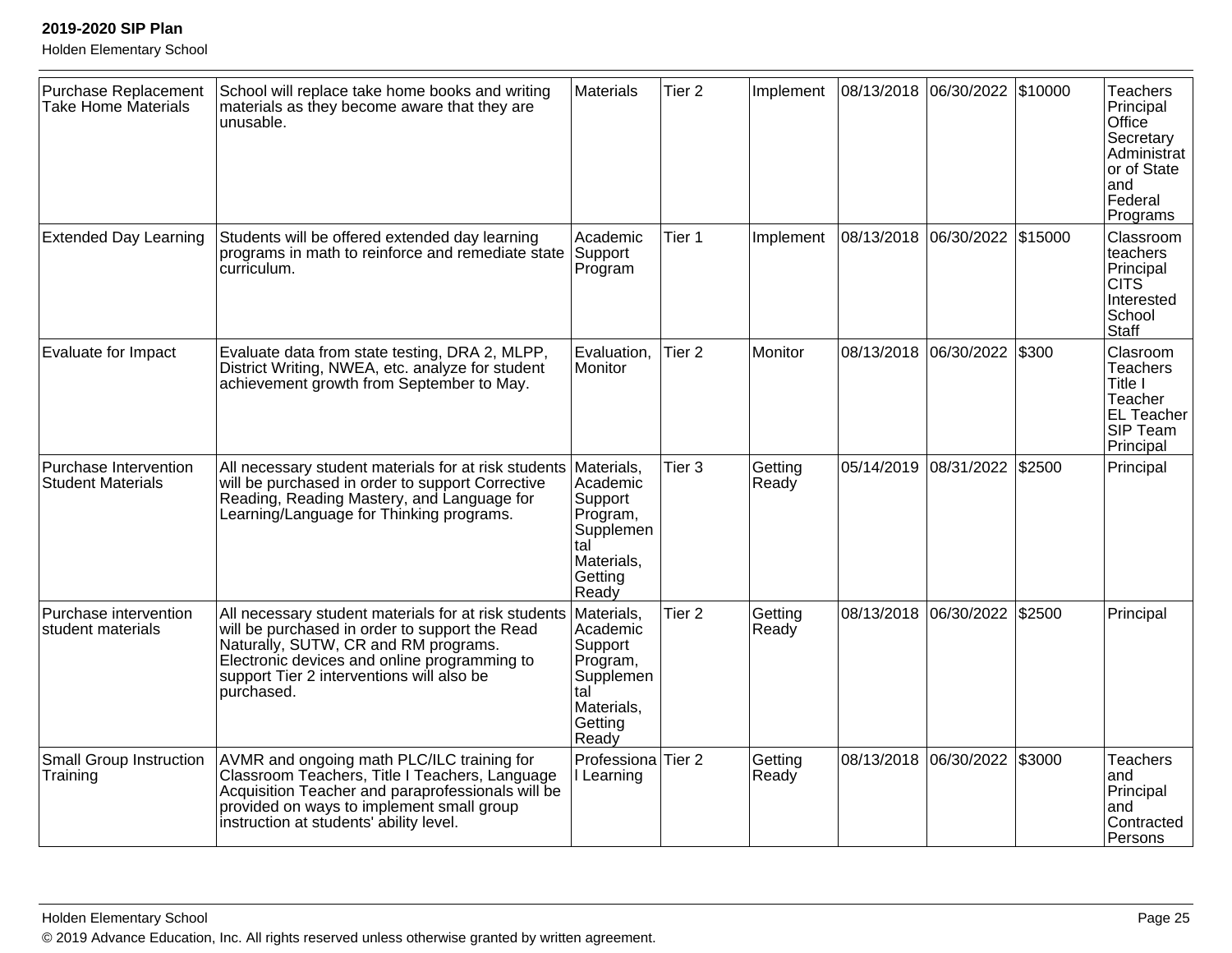Holden Elementary School

| Corrective Reading and<br>Reading Mastery | For the students where tier 2 interventions have<br>not worked, we will utilize Corrective Reading and<br>Reading Mastery intervention programs.                                                                                                                                                                                           | Academic<br>Support<br>Program,<br>Supplemen<br>tal<br>Materials,<br>Direct<br>Instruction,<br>Professiona<br>I Learning,<br>Getting<br>Ready | Tier <sub>3</sub> | Getting<br>Ready | 05/14/2019 | 08/31/2022 \$1000 |        | Intervention<br><b>Teachers</b><br>Resource<br>Room<br>Teacher<br>Principal                                                                                    |
|-------------------------------------------|--------------------------------------------------------------------------------------------------------------------------------------------------------------------------------------------------------------------------------------------------------------------------------------------------------------------------------------------|-----------------------------------------------------------------------------------------------------------------------------------------------|-------------------|------------------|------------|-------------------|--------|----------------------------------------------------------------------------------------------------------------------------------------------------------------|
| Differentiated Instruction                | All staff involved will guide whole group, small<br>group and one-on-one instruction based on<br>students individual literacy levels.                                                                                                                                                                                                      | <b>Direct</b><br>Instruction                                                                                                                  | Tier <sub>2</sub> | Implement        | 08/13/2018 | 06/30/2022        | \$3000 | School<br>Improveme<br>Int Team<br>All<br>Classroom<br><b>Teachers</b><br>Intervention<br><b>Staff</b><br><b>District OCI</b><br>Support<br>Staff<br>Principal |
| Peer to Peer<br><b>Observations</b>       | Teachers will be provided substitute release time<br>to observe peers teach and discuss lessons with<br>intensive intervention strategies.                                                                                                                                                                                                 | Professiona<br>I Learning                                                                                                                     | Tier <sub>2</sub> | Implement        | 08/13/2018 | 06/30/2022        | \$2000 | Classroom<br>Teachers,<br>Title I<br>Teacher,<br>IEL.<br>Teacher,<br>Principal,<br>All staff                                                                   |
| Step Up to Writing<br>Training            | All instructional staff will be trained on the SUTW<br>intervention program and strategies.                                                                                                                                                                                                                                                | Academic<br>Support<br>Program,<br>Supplemen<br>tal<br>Materials,<br>Getting<br>Ready                                                         | Tier <sub>2</sub> | Getting<br>Ready | 08/13/2018 | 06/30/2022        | \$8000 | Instructiona<br>I staff and<br>principal                                                                                                                       |
| Purchase<br>Implementation<br>Materials   | Remedial instructional materials will be purchased<br>to implement the intensive interventions. Supply<br>purchases will include remedial instruction: math<br>games, flash cards, graph paper, additional<br>concrete objects (money, calculators, Mnemonic<br>charts, clocks, etc.)<br>shapes, counters, timelines, number lines, etc.). | Supplemen<br>tal<br>Materials                                                                                                                 | Tier <sub>2</sub> | Getting<br>Ready | 08/13/2018 | 06/30/2022        | \$2000 | Title I<br>Support<br> Staff<br>Language<br>Acquisition<br>Support<br>Staff<br>Classroom<br><b>Teachers</b><br>Building<br>Principal                           |

Holden Elementary School